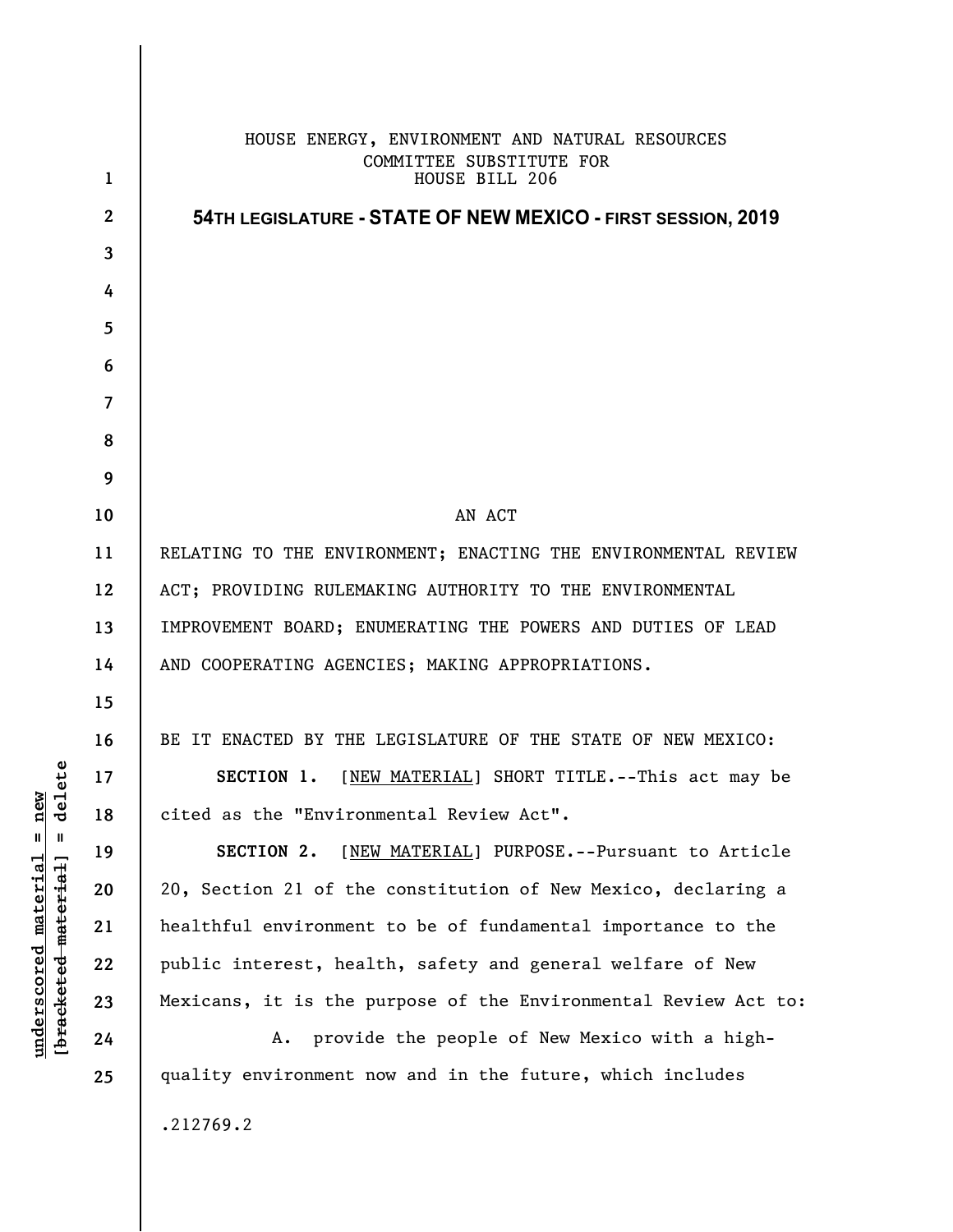**1**  healthy wildlife populations and clean air, water and land; **2**  B. require government agencies at all levels to **3**  consider qualitative, technical and economic factors of a **4**  project that may impact public health, ecosystems and the **5**  environment; long-term as well as short-term benefits and costs **6**  of proposed projects; the cumulative impacts of proposed projects; and reasonable alternatives to proposed actions **7**  affecting the environment, communities or public health; and **8 9**  C. promote and encourage diverse public interest **10**  and participation in the project permitting process. **SECTION 3.** [NEW MATERIAL] DEFINITIONS.--As used in the **11**  Environmental Review Act: **12**  A. "applicant" means a person applying for: **13**  (1) funding from the state for a project; or **14**  (2) a lease, permit, license, certificate or **15**  other entitlement required by law from a public agency pursuant **16**   $b$ racketed material] = delete **[bracketed material] = delete** to any law enforced by the public agency; **17**  B. "cooperating agency" means a public agency other **18**  than a lead agency that has jurisdiction by law or special **19**  expertise with respect to an environmental impact or an Indian **20**  nation, tribe or pueblo if the project is proposed to occur **21**  within fifteen miles of the boundary of the Indian nation, **22**  tribe or pueblo; **23**  C. "cumulative impact" means the incremental **24**  environmental impacts of an individual project combined with **25** 

.212769.2

**underscored material = new**

 $underscored material = new$ 

 $- 2 -$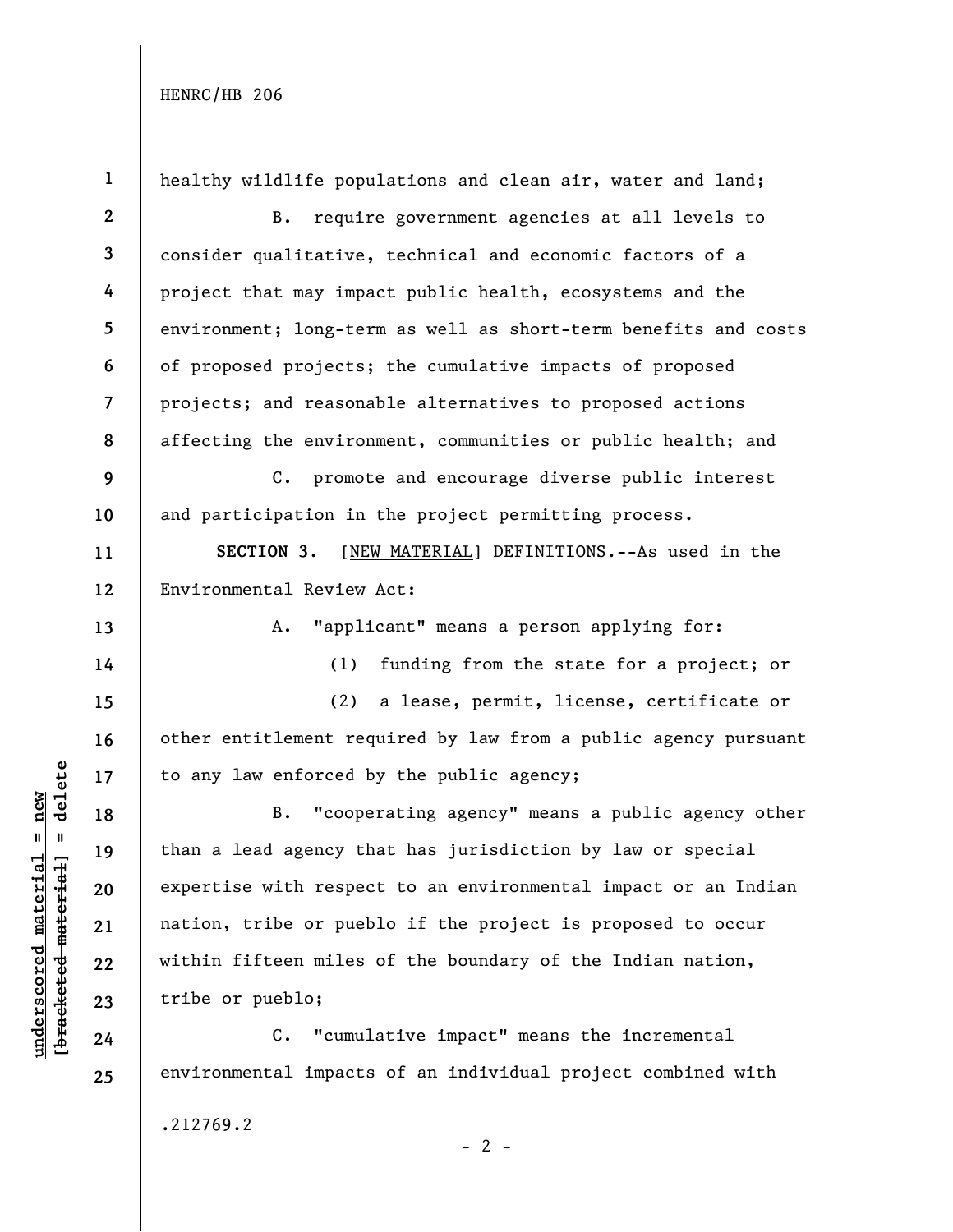$b$ racketed material] = delete **[bracketed material] = delete**  $underscored material = new$ **underscored material = new**

**1** 

**2** 

**3** 

**4** 

**13** 

**14** 

**15** 

**16** 

**19** 

**20** 

**21** 

**22** 

**23** 

**24** 

**25** 

the environmental impacts caused by past projects in proximity to the project property, including environmental impacts caused by other current projects and environmental impacts caused by reasonably foreseeable future projects;

**5 6 7 8 9 10 11 12**  D. "environment" means the physical conditions that may be affected by a project, including land, air, water, minerals, flora, fauna, noise levels or objects of historic or aesthetic significance, including historic properties listed on the national register of historic places of the national park service or cultural properties defined by the Cultural Properties Act, traditional cultural properties or areas of cultural significance;

E. "environmental assessment" means an informational document prepared by a public agency, or that a public agency causes to be prepared, that has as its purpose to:

**17 18**  (1) issue a finding of no significant impact; or

(2) determine that further evaluation of a project is necessary through preparation of an environmental impact statement;

F. "environmental impact statement" means an informational, detailed document prepared by a public agency, or that a public agency causes to be prepared, setting forth the matters specified in Section 6 of the Environmental Review

.212769.2

- 3 -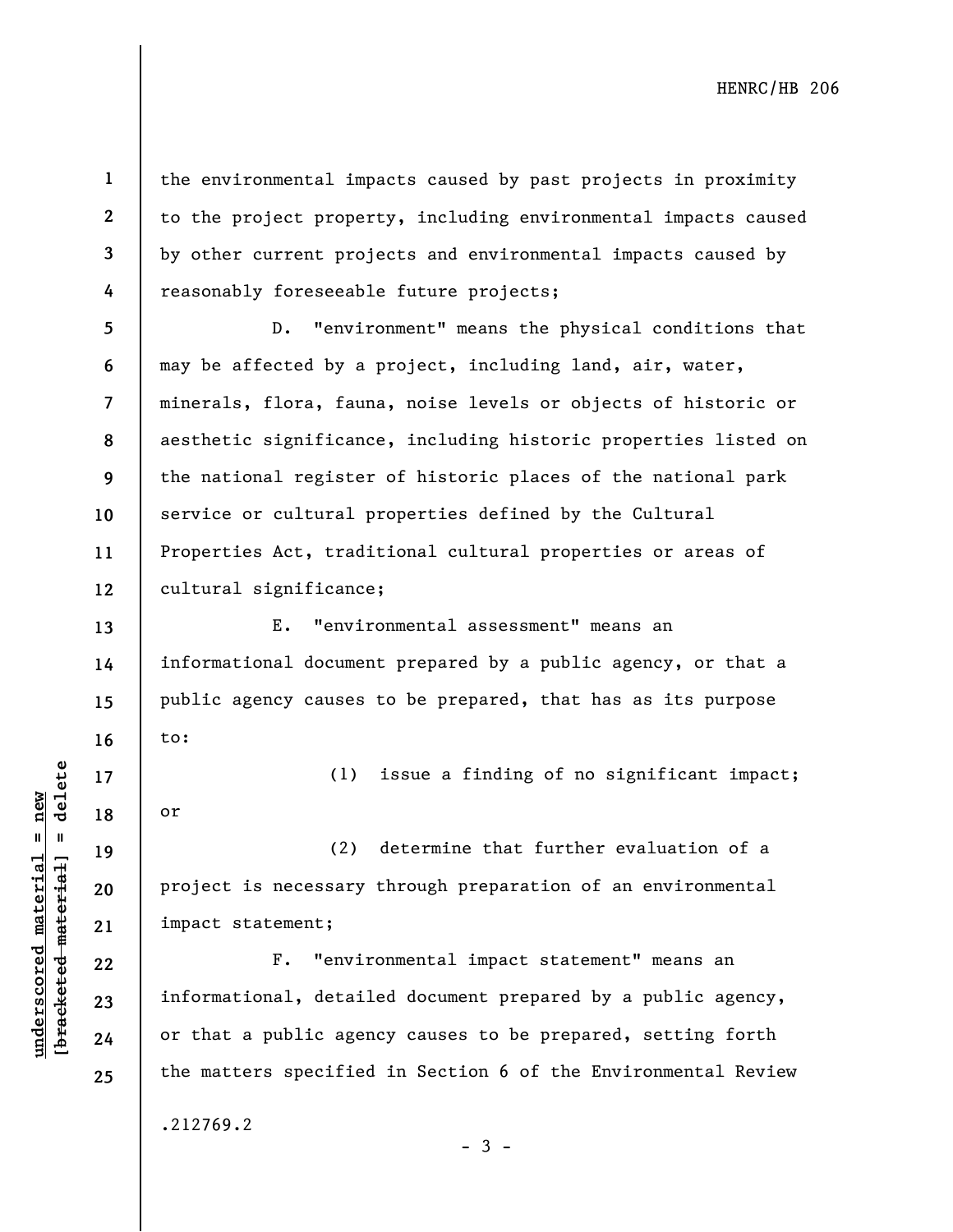**1** 

**4** 

**11** 

**12** 

**13** 

**14** 

**15** 

**16** 

**17** 

**18** 

**19** 

**20** 

**21** 

**22** 

**23** 

**24** 

**25** 

**2 3**  Act, that, when its preparation is required by the Environmental Review Act, is considered by a public agency prior to the public agency's approval or disapproval of a project;

**5 6 7 8 9 10**  G. "finding of no significant impact" means a written statement, following an environmental assessment, briefly describing the reasons that a project is not likely to have a significant effect on the environment and therefore does not require the preparation of an environmental impact statement;

H. "lead agency" means the public agency primarily responsible for the preparation and evaluation of environmental impact statements, environmental assessments or findings of no significant impact;

I. "project" means an activity or proposed activity that:

(1) is directly undertaken by a public agency, including rulemaking by a public agency;

(2) is undertaken by a person that is supported, in whole or in part, through contracts, grants, subsidies, loans or other forms of assistance by one or more public agencies;

(3) involves one or more public agencies issuing a lease, permit, license, certificate or other entitlement; or

.212769.2

 $b$ racketed material] = delete **[bracketed material] = delete**  $underscored material = new$ **underscored material = new**

- 4 -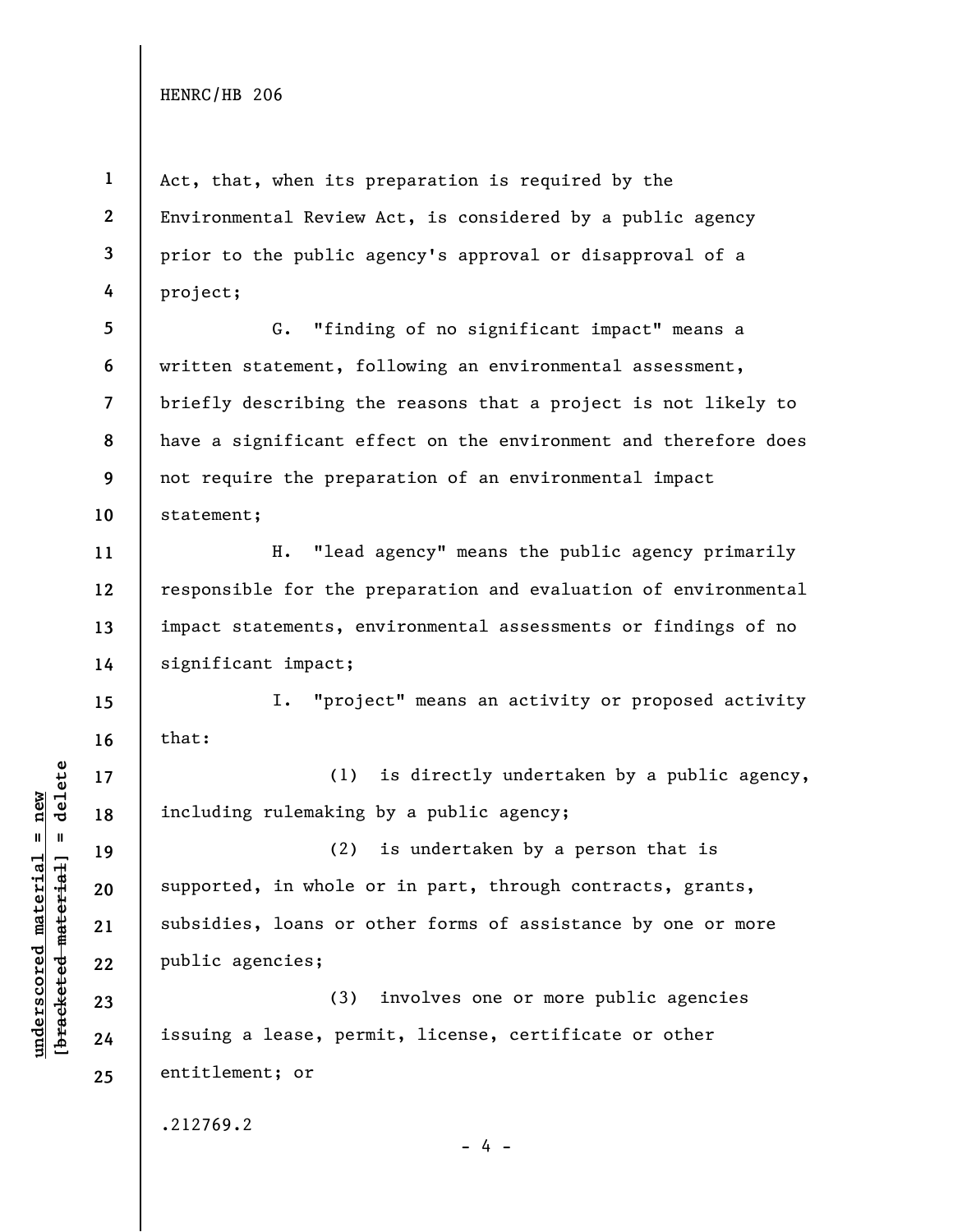**1 2 3 4 5 6 7 8 9 10 11 12 13 14 15 16 17 18 19 20 21 22 23 24 25**  (4) is proposed on state land or land that is subject to state jurisdiction; J. "project property" means the land on which a project or a proposed project is located or proposed to be located; K. "proximity" means: (1) within one-fourth mile of a project property if the project property is in a class A or H class county or in a municipality with a population of more than two thousand five hundred people; or (2) within two and one-half miles of a project property if the project property is in a county other than a class A or H class county or in a municipality with a population of less than two thousand five hundred people; L. "public agency" means a state agency, board or commission, a post-secondary educational institution or a regional, county, municipal or local governmental entity; M. "significant effect on the environment" means a determination made by a public agency that a project is likely to have a significant effect on the environment; and N. "special expertise" means a statutory responsibility, an issue of concern within the mission of an agency, programmatic experience with an issue related to a project or expertise that is not readily available from other sources. .212769.2

 $b$ racketed material] = delete **[bracketed material] = delete**  $underscored material = new$ **underscored material = new**

 $- 5 -$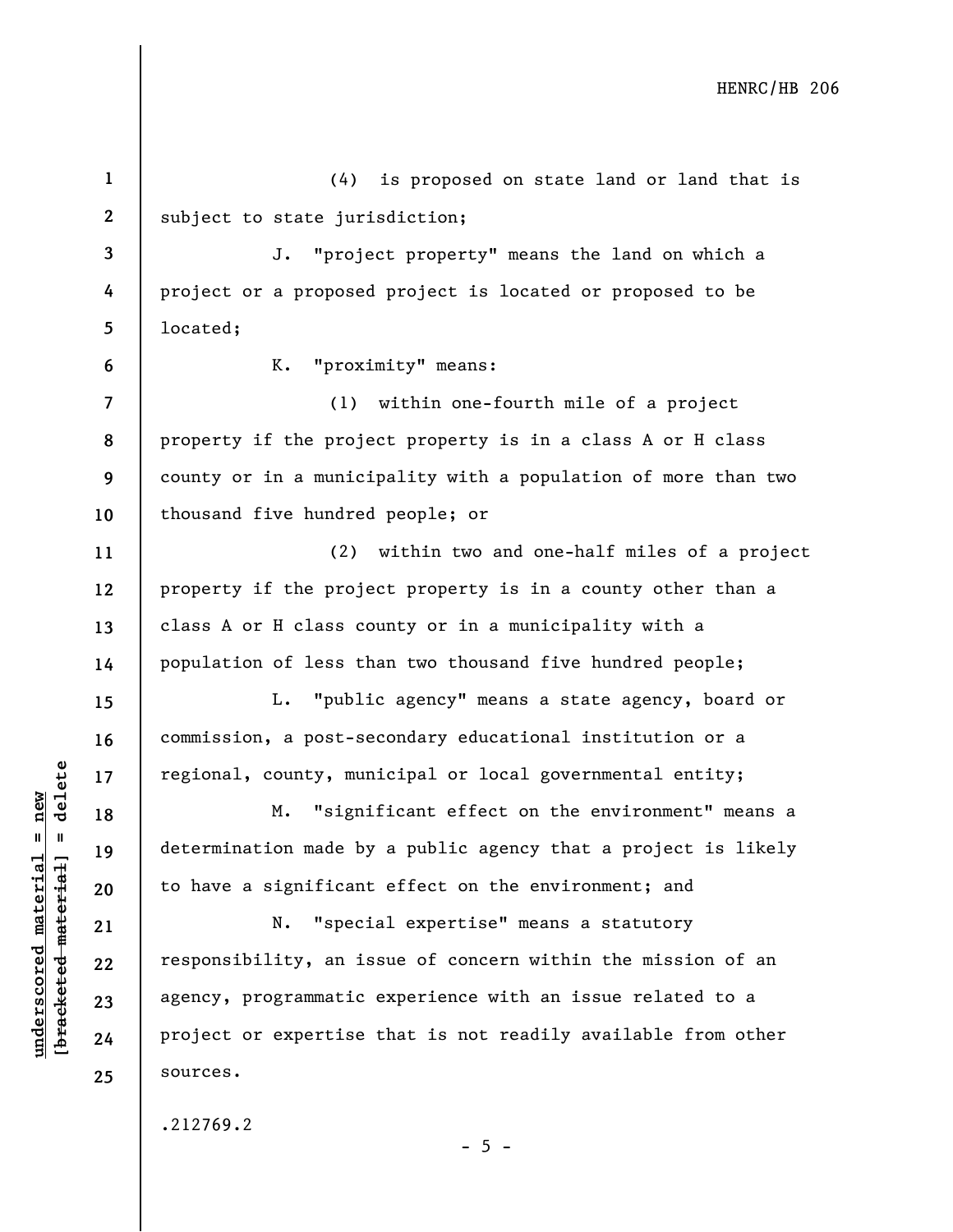**1 2 3 4 5 6 7 8 9 10 11 12 13 14 15 16 17 18 19 20 21 22 23 SECTION 4.** [NEW MATERIAL] DETERMINATION OF LEAD AGENCY-- COOPERATING AGENCIES--POWERS AND DUTIES.-- A. The public agency with primary responsibility for issuing a lease, permit, license, certificate or other entitlement required by law for a project shall be considered the lead agency for the purposes of preparing and evaluating environmental impact statements, environmental assessments or findings of no significant impact. B. When more than one public agency has responsibility for issuing recommendations or permit or license approvals for a project, only one agency shall act as the lead agency. The public agencies involved, by agreement, shall determine the lead agency based on: (1) the magnitude of each public agency's involvement in the project approval process; (2) each public agency's expertise concerning the project's environmental impacts; (3) the duration of each public agency's involvement in the project's approval process, with longer involvement favoring designation of lead agency status; and (4) the sequence of each public agency's involvement. C. A lead agency may request data and information

from other state agencies and nongovernmental entities as needed.

.212769.2

**underscored material = new [bracketed material] = delete**

 $b$ racketed material] = delete  $underscored material = new$ 

**24** 

**25** 

 $- 6 -$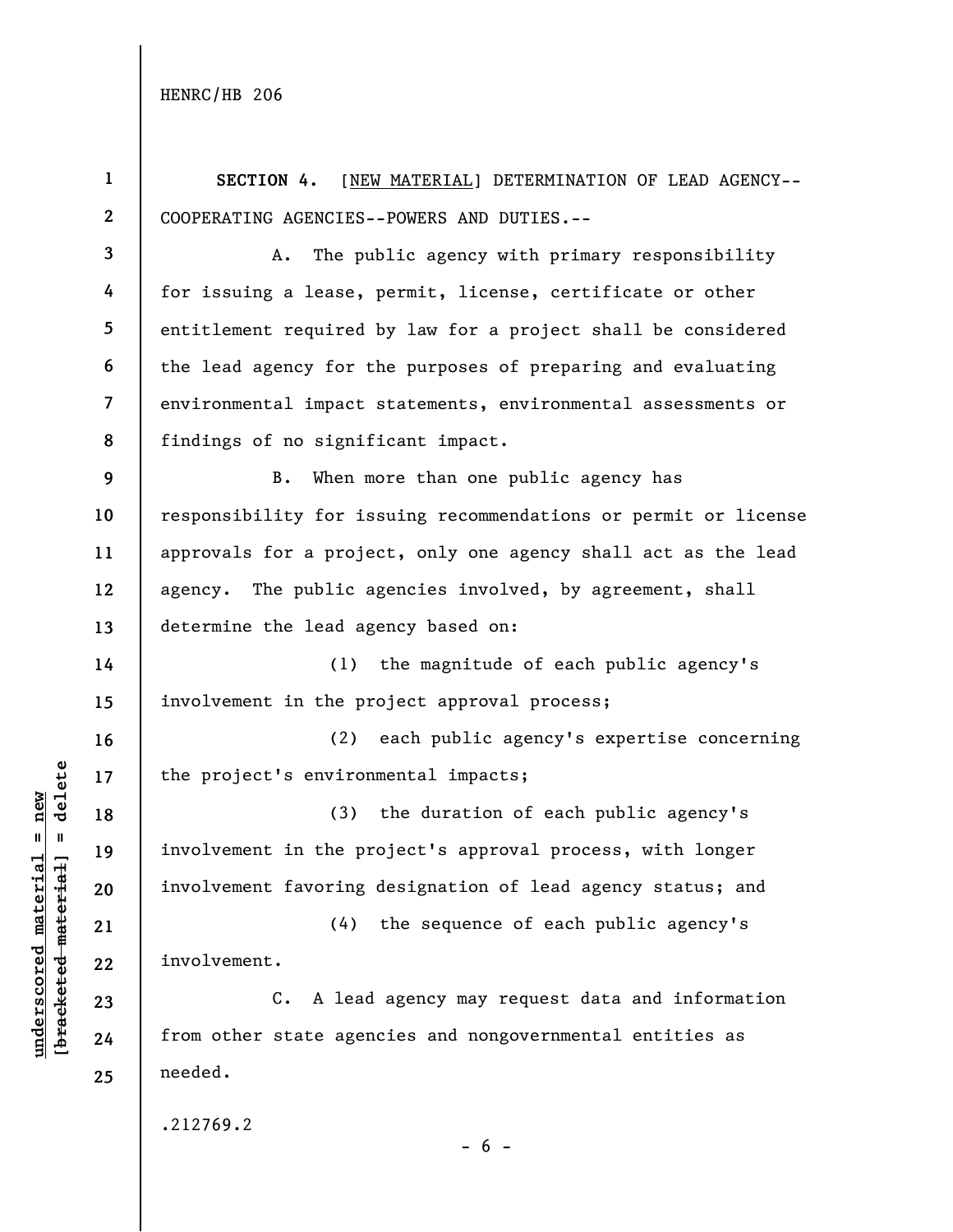**1 2 3 4 5 6 7 8 9 10 11 12 13 14 15 16 17 18 19 20 21 22 23 24 25**  D. If a project is proposed to occur within fifteen miles of the boundary of the land of an Indian nation, tribe or pueblo, the lead agency shall request the Indian nation, tribe or pueblo to become a cooperating agency. E. A lead agency shall: (1) secure appropriate funding for undertaking the Environmental Review Act process from an applicant; (2) request the participation of each cooperating agency in the Environmental Review Act process at the earliest possible time; (3) use existing environmental analyses and proposals of cooperating agencies to the maximum extent possible consistent with its responsibility as lead agency; (4) meet with a cooperating agency at a cooperating agency's request; (5) determine the level of analysis that is required for a project; (6) ensure that the analysis is conducted and evaluate the analysis based on the agency's expertise, experience and the best available science; (7) after analysis, make a determination on whether or how to issue a requested permit or rule; and (8) to the extent funds are available, fund the major activities or analyses that the lead agency requests from cooperating agencies. A potential lead agency shall .212769.2 - 7 -

**underscored material = new [bracketed material] = delete**

 $b$ racketed material] = delete  $underscored material = new$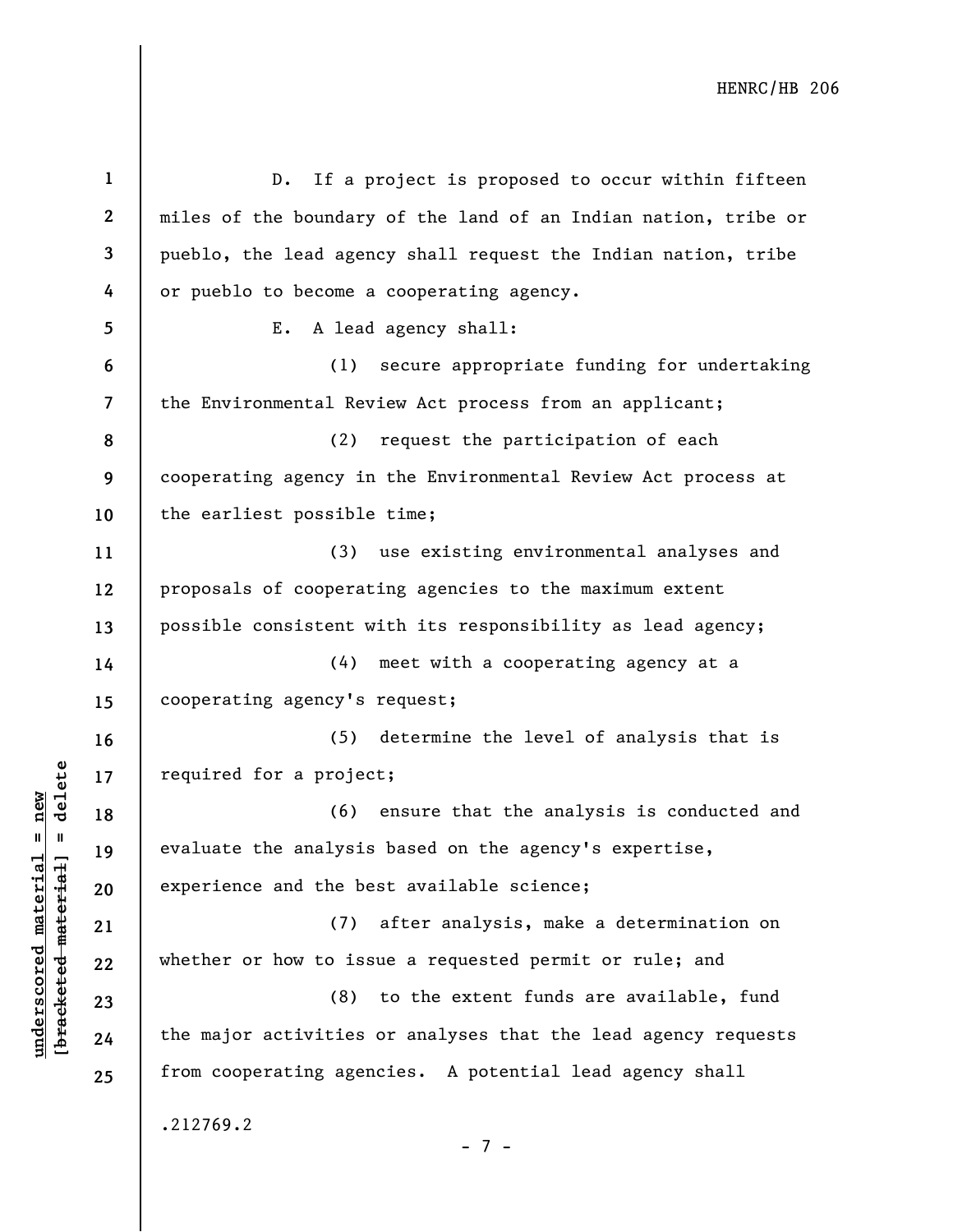**1 2 3 4 5 6 7 8 9 10 11 12 13 14 15 16 17 18 19 20 21 22 23 24 25**  include funding requirements to carry out the Environmental Review Act in its budget requests. F. A cooperating agency: (1) shall participate in the Environmental Review Act process at the earliest possible time, in accordance with a cooperating agency's agreement with a lead agency; (2) shall, if capable and at the lead agency's request, assume responsibility for developing necessary information and preparing environmental analyses, including portions of the environmental assessment or environmental impact statement, for which the cooperating agency has special expertise; (3) shall, at the lead agency's request, provide staff support to enhance the lead agency's interdisciplinary capability; (4) shall use its own funds to participate in the Environmental Review Act process, unless funding is provided by the applicant or the lead agency; and (5) may, in response to a lead agency's request for assistance in preparing an environmental impact statement or reviewing an environmental assessment or environmental impact statement, negotiate the degree of involvement requested or decline to participate on the basis that other program commitments preclude involvement. G. Lead and cooperating agencies shall comply with .212769.2

 $b$ racketed material] = delete **[bracketed material] = delete**  $underscored material = new$ **underscored material = new**

- 8 -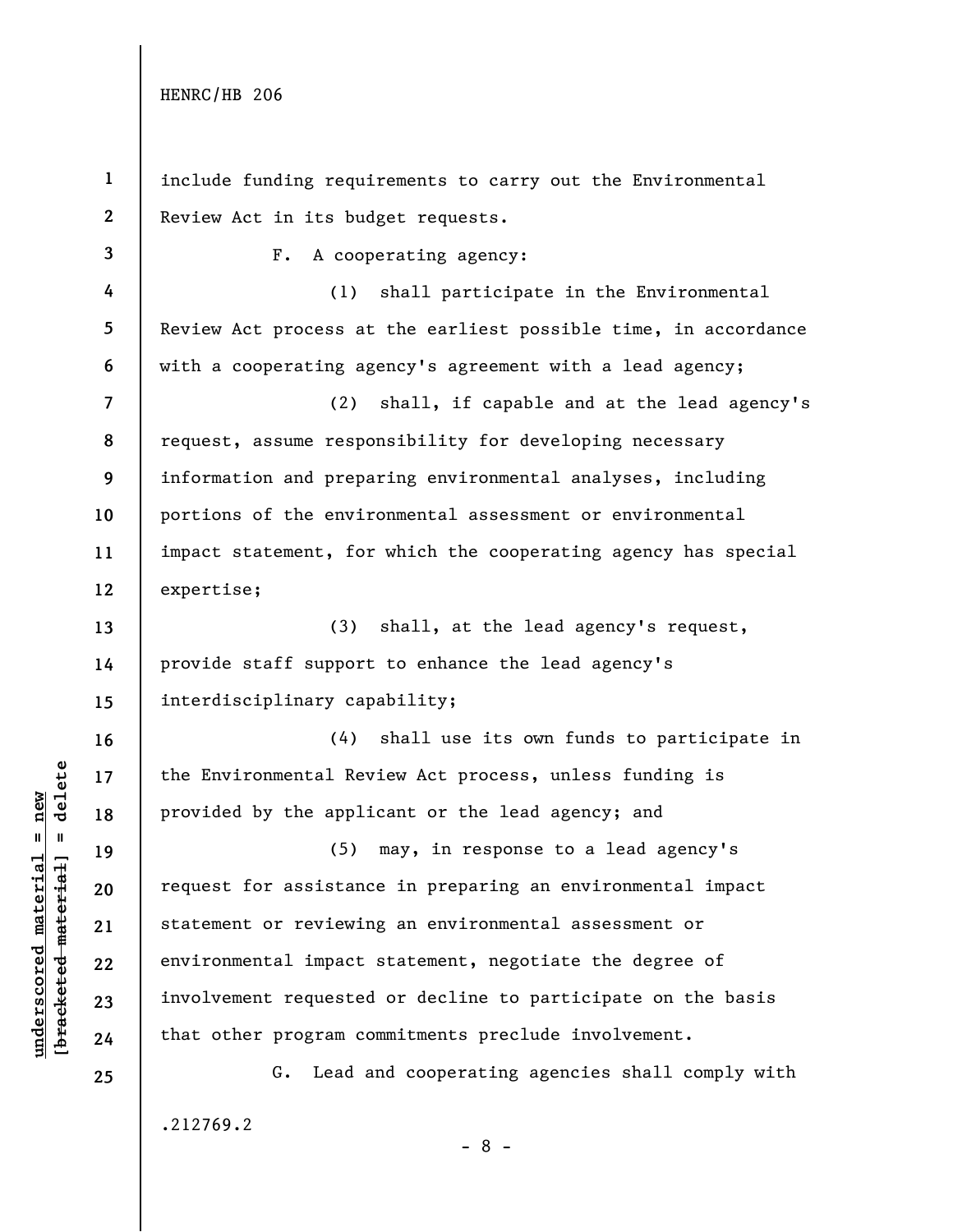**2** 

**3** 

**4** 

**5** 

**6** 

**1** 

the Cultural Properties Act regarding the confidentiality of historic, cultural and archaeological sites in carrying out their duties pursuant to the Environmental Review Act.

**SECTION 5.** [NEW MATERIAL] ASSESSMENT OF ENVIRONMENTAL IMPACTS--SIGNIFICANT EFFECTS--FINDINGS OF NO SIGNIFICANT IMPACT.--

**7 8 9 10 11 12 13 14 15**  A. A public agency shall evaluate a project under its authority or within its scope of duties and determine if the project may have a significant effect on the environment. If a public agency determines that a project may have a significant effect on the environment, the public agency shall perform an environmental assessment of the project. The environmental assessment shall be used as a source of information to guide permitting decisions or other approvals or agency decisions on the project.

**16 17** 

**18** 

 $b$ racketed material] = delete **[bracketed material] = delete**  $underscored material = new$ **underscored material = new**

B. At minimum, an environmental assessment shall include:

(1) the location of and a map of the project;

**19 20 21 22 23 24 25**  (2) a description of the project; (3) a time line for completion of the project; (4) a description of the type of landscape or ecosystem in the project area; (5) potential mitigation for environmental impacts, including closure and reclamation plans; (6) a description of surface and ground water; .212769.2

- 9 -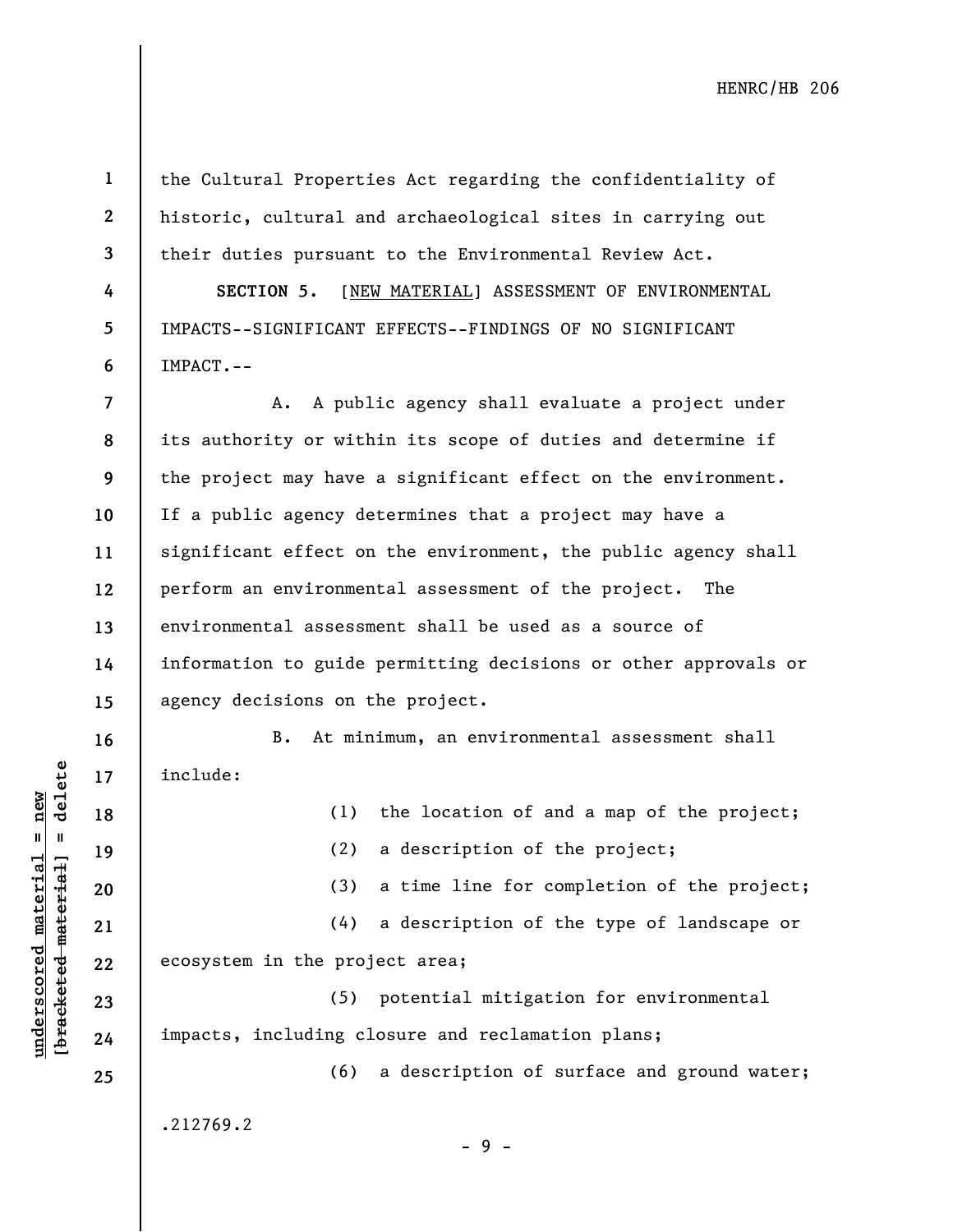**underscored material = new [bracketed material] = delete**

 $\frac{\text{underscored material} = \text{new}}{(\text{bracketed material}) = \text{dev}}$ 

| $\mathbf{1}$             | any hazardous wastes associated with the<br>(7)                   |
|--------------------------|-------------------------------------------------------------------|
| $\boldsymbol{2}$         | project;                                                          |
| 3                        | (8)<br>a description of protected fish, plant and                 |
| 4                        | wildlife species in the area;                                     |
| 5                        | an inventory of cultural property surveys<br>(9)                  |
| 6                        | and reviews completed in the area;                                |
| $\overline{\mathcal{L}}$ | (10) a description of potential public health                     |
| 8                        | impacts of the project; and                                       |
| 9                        | (11) potential cumulative impacts of the                          |
| 10                       | project.                                                          |
| 11                       | $C_{\bullet}$<br>On the basis of substantial evidence in the      |
| 12                       | whole record of an environmental assessment, a lead agency        |
| 13                       | shall either:                                                     |
| 14                       | (1) determine that the project is likely to                       |
| 15                       | have a significant effect on the environment and an               |
| 16                       | environmental impact statement is necessary; or                   |
| 17                       | issue a finding of no significant impact.<br>(2)                  |
| 18                       | Unless a project is exempt pursuant to Section 8<br>$D$ .         |
| 19                       | of the Environmental Review Act, a public agency shall not        |
| 20                       | approve a project that may have a significant effect on the       |
| 21                       | environment without performing an environmental assessment.<br>If |
| 22                       | a public agency determines that a project is likely to have a     |
| 23                       | significant effect on the environment, an environmental impact    |
| 24                       | statement is required before a project may be approved.           |
| 25                       | Unless exempt, the following projects are<br>Ε.                   |
|                          | .212769.2                                                         |

- 10 -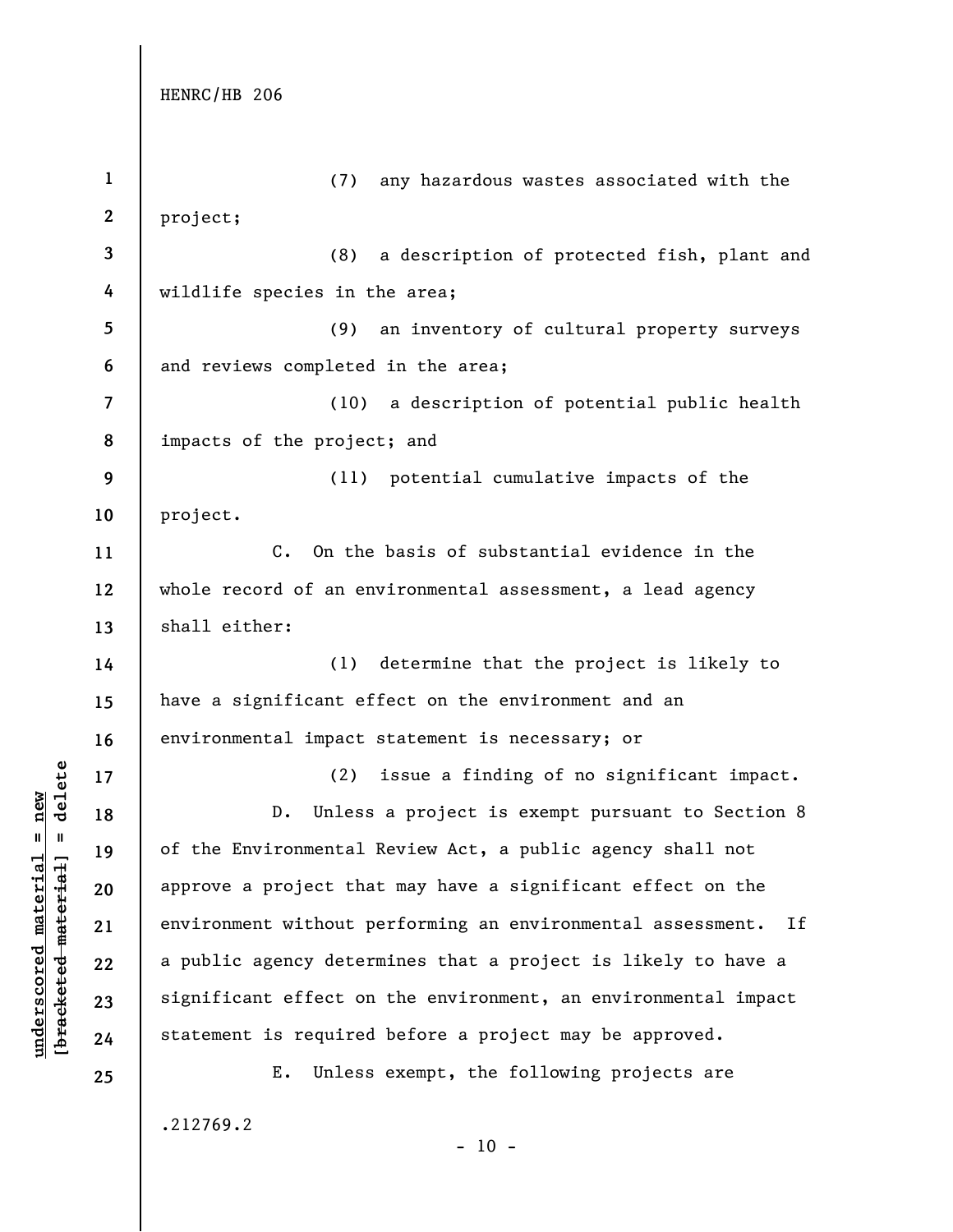**1 2 3 4 5 6 7 8 9 10 11 12 13 14 15 16 17 18 19 20 21 22 23 24 25**  presumed to require an environmental assessment: (1) projects costing or anticipated to cost two million dollars (\$2,000,000) or more; (2) lease sales of state land for energy development or mining; and (3) projects that a public agency determines may have a significant effect on the environment based on weighing the: (a) size, cost, context and intensity of the project; (b) potential for adverse health, safety or environmental impacts from the project and the possible severity of those impacts; (c) proximity of the proposed project to sensitive places, including historic and cultural properties, areas of cultural significance, wildlife corridors, riparian areas and endangered species habitat; and (d) the likelihood of public controversy over the project. **SECTION 6.** [NEW MATERIAL] ENVIRONMENTAL IMPACT STATEMENT--REQUIREMENTS.-- A. An environmental impact statement shall include a detailed statement setting forth: (1) all significant effects on the environment of the project; .212769.2 - 11 -

**underscored material = new [bracketed material] = delete**

 $b$ racketed material] = delete  $underscored material = new$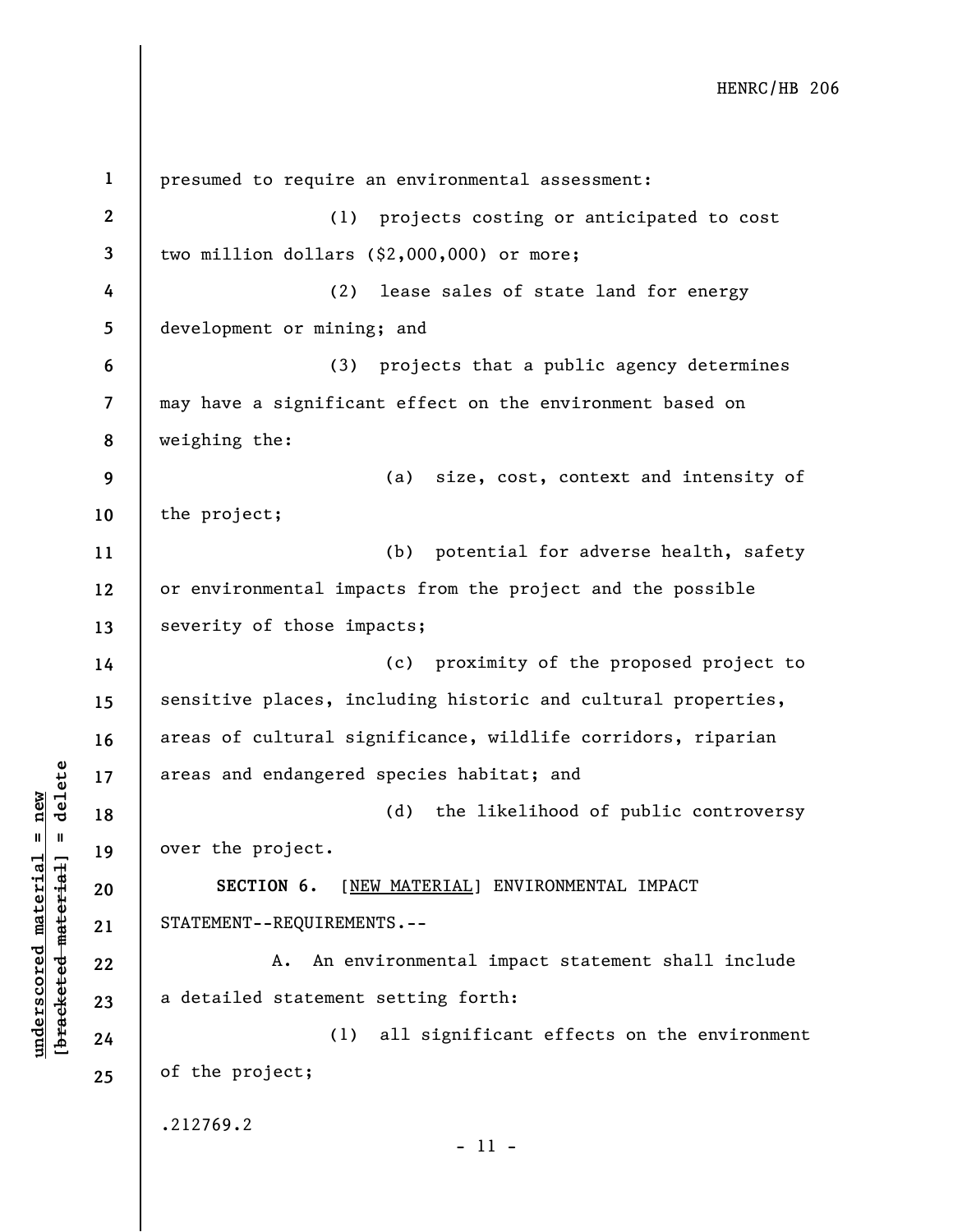**underscored material = new [bracketed material] = delete**

 $[**bracket**et~~eted matcherial~~] = **delete**$  $underscored material = new$ 

| $\mathbf{1}$             | (2) any significant effect on the environment                   |  |  |  |
|--------------------------|-----------------------------------------------------------------|--|--|--|
| $\mathbf{2}$             | that cannot be avoided if the project is implemented;           |  |  |  |
| 3                        | (3) any significant effect on the environment                   |  |  |  |
| 4                        | that would be irreversible if the project is implemented;       |  |  |  |
| 5                        | (4)<br>any significant effect of the project on                 |  |  |  |
| 6                        | human health;                                                   |  |  |  |
| $\overline{\mathcal{L}}$ | (5)<br>the cumulative environmental impact of the               |  |  |  |
| 8                        | project, taking into consideration the environmental, public    |  |  |  |
| 9                        | health, safety, economic and environmental justice impacts of   |  |  |  |
| 10                       | past, current and future activities undertaken in proximity to  |  |  |  |
| 11                       | the project;                                                    |  |  |  |
| 12                       | (6) an analysis of the socioeconomic                            |  |  |  |
| 13                       | implications of the project, including long- and short-term     |  |  |  |
| 14                       | economic costs and benefits;                                    |  |  |  |
| 15                       | (7) avoidance and mitigation measures proposed                  |  |  |  |
| 16                       | to minimize significant effects on the environment and a        |  |  |  |
| 17                       | description of how those measures would be implemented;         |  |  |  |
| 18                       | the impacts of the project on cultural and<br>(8)               |  |  |  |
| 19                       | historic resources of the state or Indian nations, tribes or    |  |  |  |
| 20                       | pueblos located within the state, including the impacts on      |  |  |  |
| 21                       | cultural and historic properties and areas of cultural          |  |  |  |
| 22                       | significance located within the project area identified by      |  |  |  |
| 23                       | methods such as pedestrian surveys, archival record searches or |  |  |  |
| 24                       | consultation with Indian nations, tribes or pueblos;            |  |  |  |
| 25                       | the impacts upon the continuing use or<br>(9)                   |  |  |  |
|                          | .212769.2                                                       |  |  |  |

- 12 -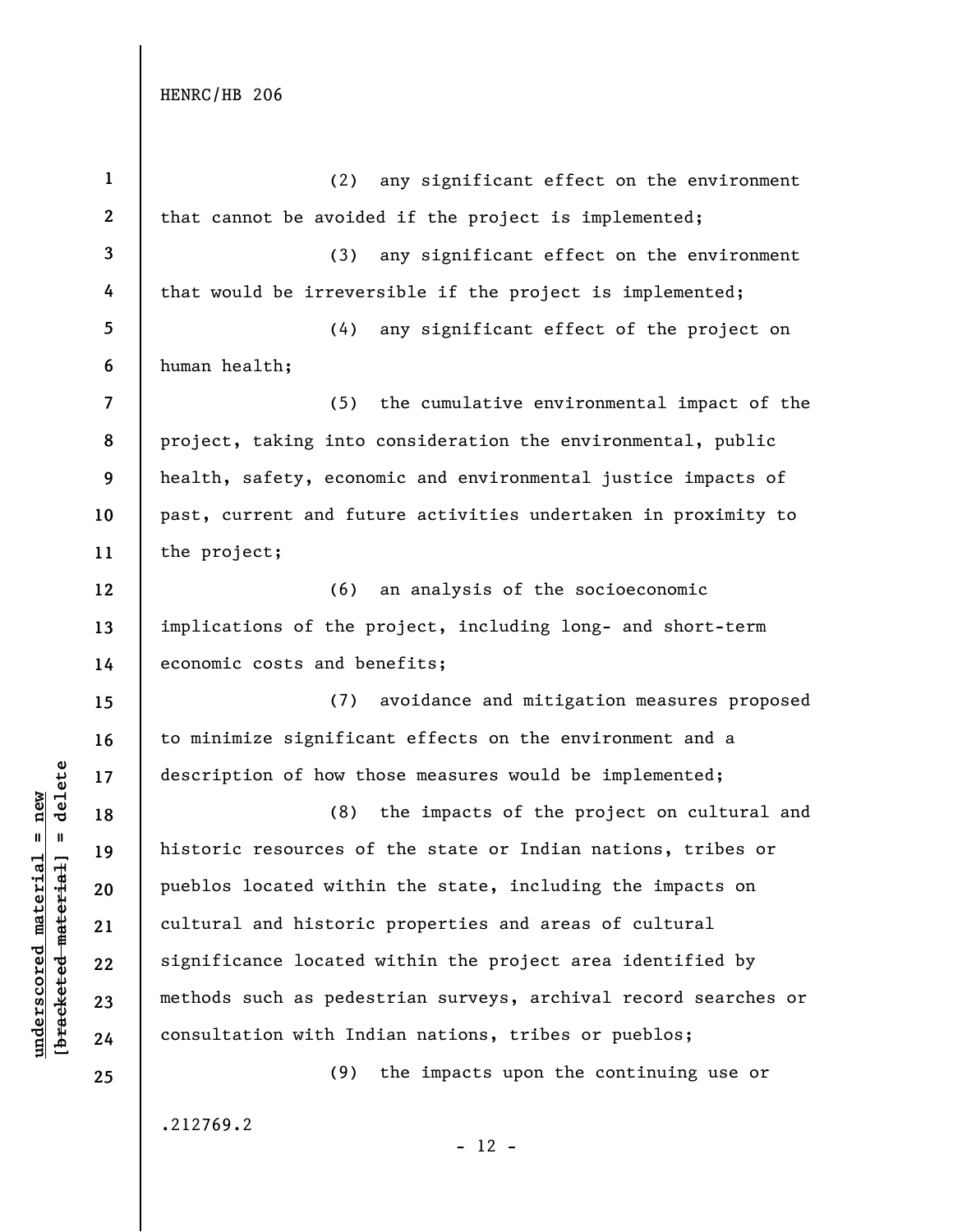**1 2 3 4 5 6 7 8 9 10 11 12 13 14 15 16 17 18 19 20 21 22 23 24 25**  existence of or access to archaeological, historic or culturally significant sites or cultural properties, including continuing cultural significance to Indian nations, tribes or pueblos or impacts upon the ability of Indian nations, tribes or pueblos in the state to engage in cultural practices; (10) the impacts upon the continuing availability and use of forest and agricultural resources, including subsistence agriculture and other subsistence practices; (11) alternatives to the proposed project, including: (a) a no-action alternative; (b) a description of significant effects to the environment that would result from each alternative; and (c) the preferred alternative and proposed course of action; (12) a brief statement indicating the reasons for determining that certain effects of a project on the environment are not significant and consequently have not been discussed in detail in the statement; and (13) all public comments and agency responses to substantive public comments received during the public comment period. B. Environmental impact statements shall be reviewed by the department of environment to ensure that .212769.2  $- 13 -$ 

**underscored material = new [bracketed material] = delete**

 $\frac{1}{2}$  bracketed material] = delete  $underscored material = new$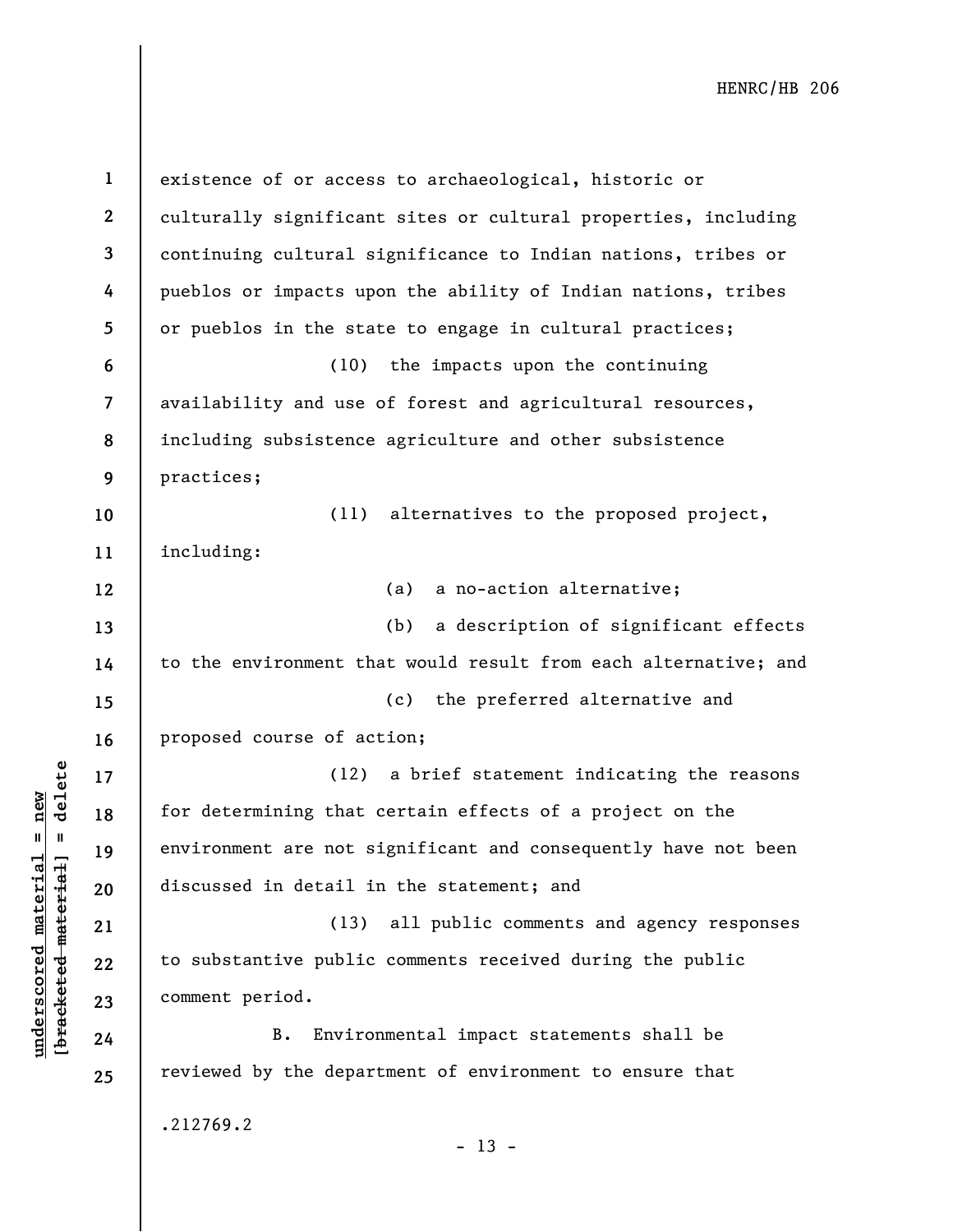**1** 

**4** 

**5** 

**6** 

**7** 

**8** 

**12** 

**13** 

**14** 

**15** 

**16** 

**17** 

**18** 

**19** 

**20** 

**21** 

**22** 

**23** 

**24** 

**25** 

**2 3**  environmental and public health impacts are sufficiently considered, and the department of environment may send an analysis back to the lead agency to make changes or additions within sixty days of receiving the environmental impact statement.

C. A project costing or anticipated to cost one hundred million dollars (\$100,000,000) or more is presumed to require the preparation of an environmental impact statement.

**9 10 11**  D. The lead agency shall make the environmental impact statement publicly available and shall take and respond to comments from the public on the project.

**SECTION 7.** [NEW MATERIAL] CONFLICTS OF INTEREST.--A person shall not provide contractual services related to the preparation of an environmental assessment or environmental impact statement without certifying under penalty of perjury that the person does not have a current financial interest of any kind in the project, nor any interest which may cause the contractual services to be biased. A contractor may be removed by the lead agency if the agency determines the contract is not being fulfilled or if the contractor is acting in bad faith.

**SECTION 8.** [NEW MATERIAL] EXEMPTIONS.--The following projects are exempt from the provisions of the Environmental Review Act:

A. law enforcement activities;

B. emergency activities to protect public health, .212769.2

 $- 14 -$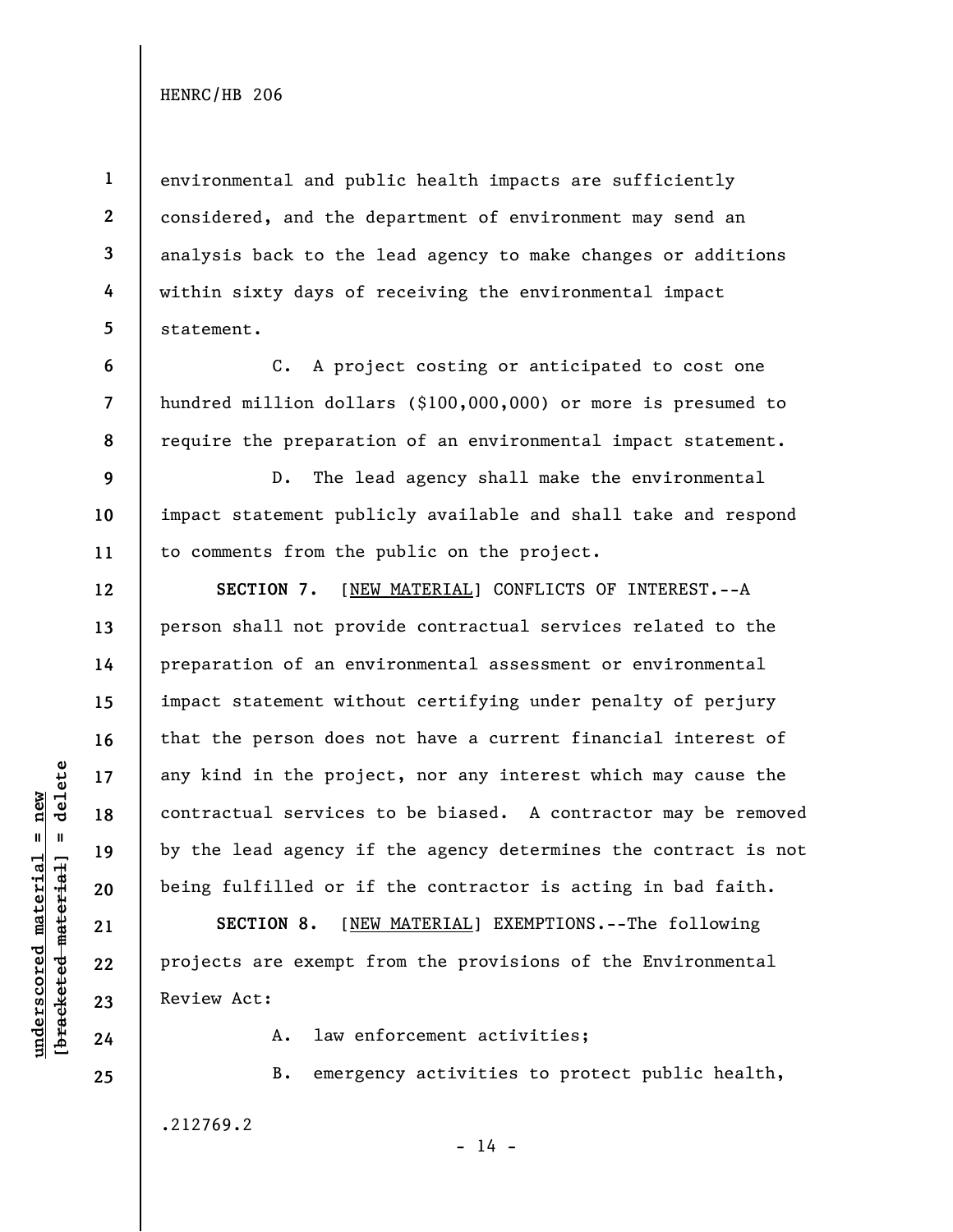**1 2**  safety or the environment, including firefighting and flood management;

**3 4 5**  C. purely ministerial actions, including maintenance of existing facilities or construction of temporary facilities;

**6 7**  D. nondestructive data collection and scientific study;

**8 9 10 11 12 13**  E. post-fire rehabilitation activities not exceeding four thousand acres, including tree planting, fence replacement, habitat restoration, heritage site restoration, repair of roads and trails and the repair of damage to minor facilities, including campgrounds, but not including post-fire logging;

**14** 

**17** 

**18** 

**19** 

**20** 

**21** 

**22** 

**23** 

**24** 

**25** 

F. property acquisition;

**15 16**  G. small-scale restoration activities consistent with the best available science;

H. renewals and assignments of existing permits, leases and easements that are in good standing and where substantially no change in use occurs and continuation of the activity will not lead to significant environmental degradation;

I. approval of mineral lease adjustments and transfers, including assignments and subleases;

J. approval and issuance of cutting permits for forest products associated with small-scale restoration

 $- 15 -$ 

.212769.2

 $b$ racketed material] = delete **[bracketed material] = delete**  $underscored material = new$ **underscored material = new**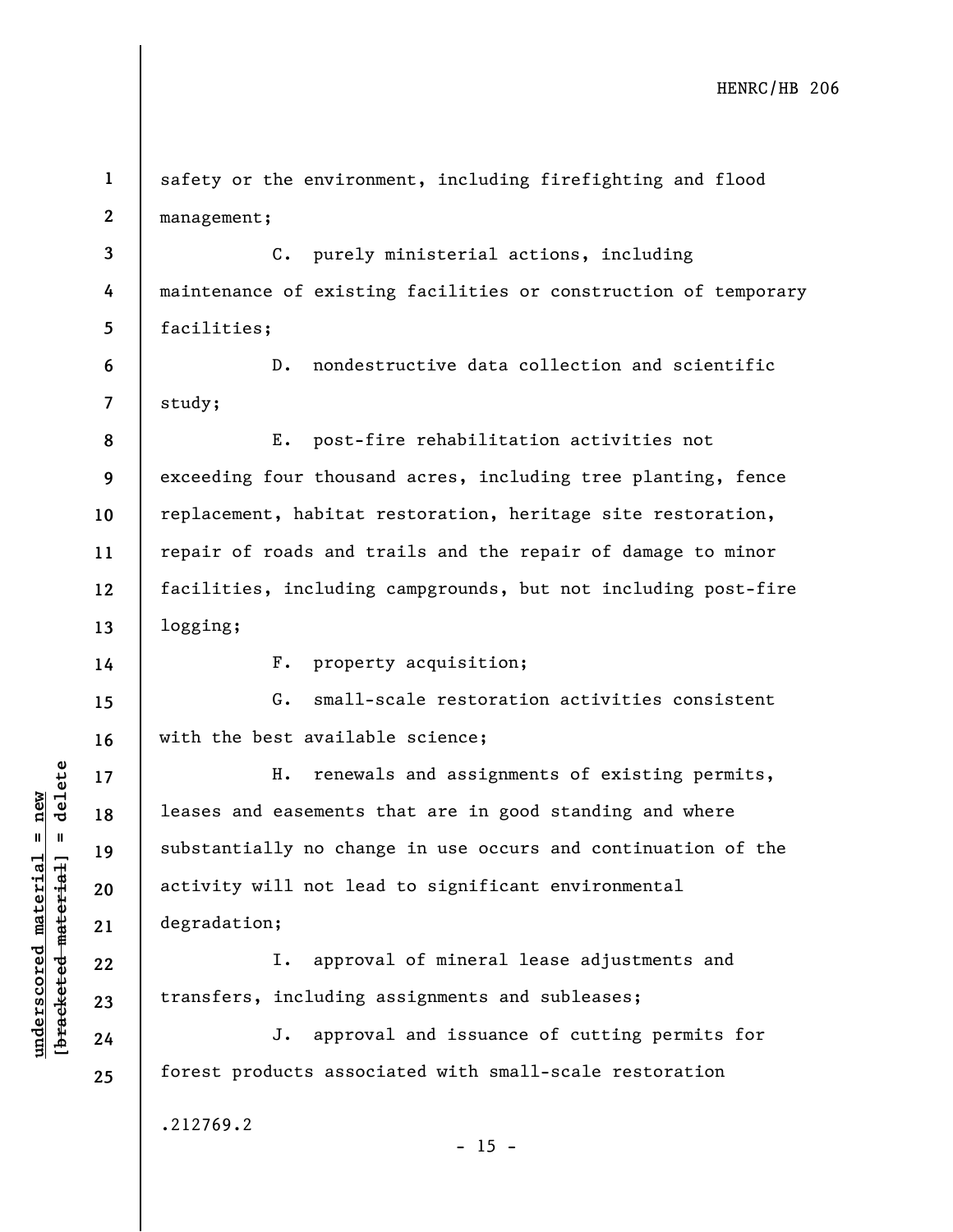**3** 

**4** 

**5** 

**6** 

**7** 

**8** 

**14** 

**15** 

**16** 

**17** 

**18** 

**19** 

**20** 

**21** 

**22** 

**23** 

**24** 

**25** 

**1 2**  activities or vegetation management activities, Christmas tree permits or small wood gathering;

K. improvement and maintenance of public roads;

L. construction of bicycle and pedestrian lanes and paths adjacent to existing highways and within existing rights of way;

M. installation of signs, displays or kiosks;

N. issuance of hunting and fishing licenses;

**9 10**  O. approval of leases, easements, funds or permits for residential home building;

**11 12 13**  P. installation of underground utilities in previously disturbed areas having stable soils or in an existing utility right of way;

Q. approval of unitization agreements, communitization agreements, drainage agreements, development contracts or geothermal unit or participating area agreements when the agreement or contract contains provisions to address inadvertent discovery of human remains or associated or unassociated funerary objects;

R. vegetation management activities, including seeding, planting, invasive plant removal, installation of erosion control devices, such as mats, straw or chips, or mechanical treatments, such as crushing, piling, thinning, pruning, cutting, chipping, mulching, mowing or prescribed fire, when the activity is necessary for the management of

.212769.2

 $\frac{1}{2}$  bracketed material] = delete **[bracketed material] = delete**  $underscored material = new$ **underscored material = new**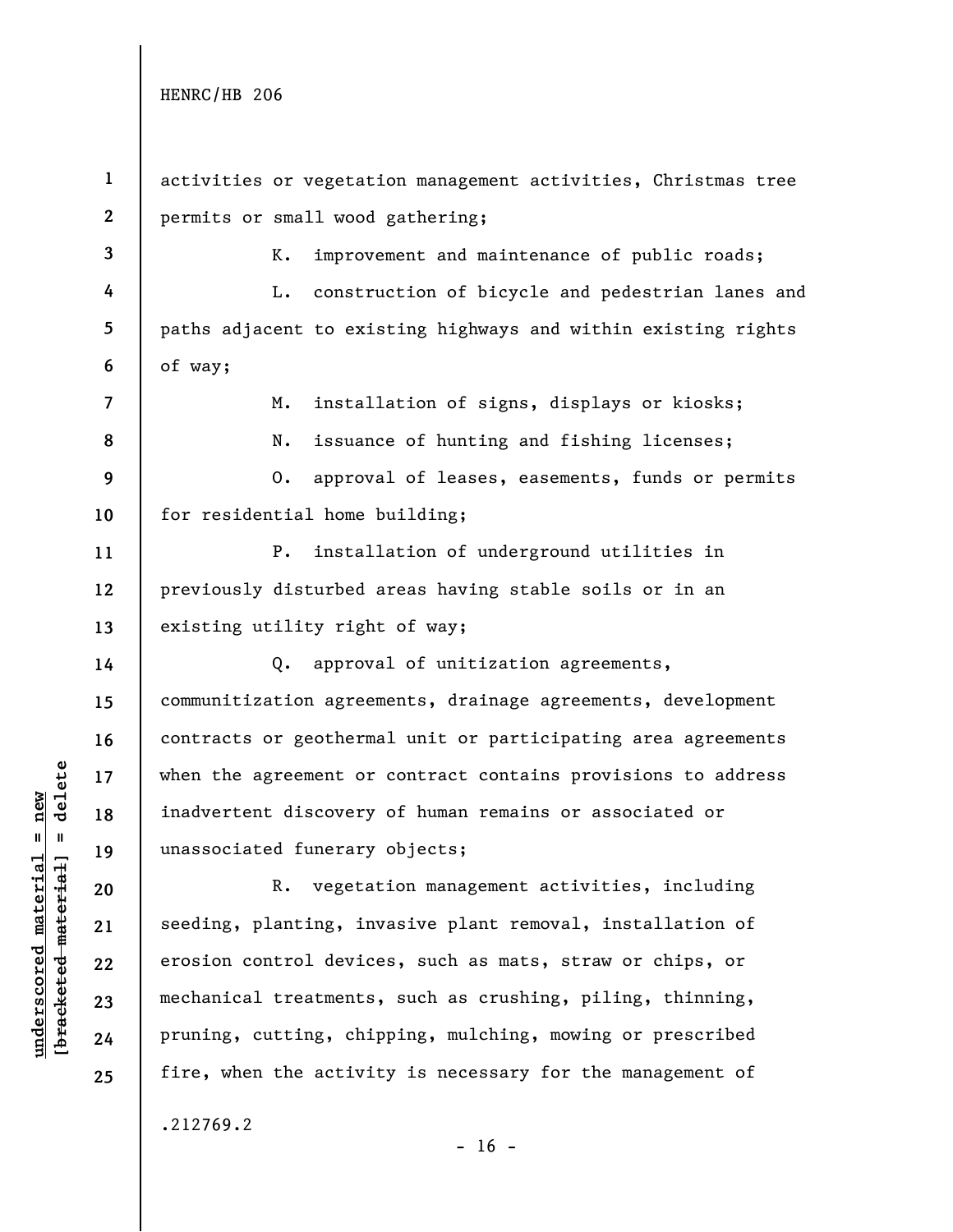**1 2 3 4 5 6 7 8 9 10 11 12 13 14 15 16 17 18 19 20 21 22 23 24 25**  vegetation; S. projects analyzed through the National Environmental Policy Act of 1969 and its implementing regulations; T. projects on lands owned by an Indian nation, tribe or pueblo or held in trust by the United States; or U. recreational access permits. **SECTION 9.** [NEW MATERIAL] BEST AVAILABLE SCIENCE--CHOICE OF ALTERNATIVE--MITIGATION.-- A. Based on the best available science, a public agency shall: (1) select for agency approval the alternative to a project that, to the maximum extent practicable and in compliance with the agency's statutory mission and duties, avoids or minimizes adverse environmental effects; or (2) incorporate appropriate avoidance or mitigation of impacts into the conditions of the permit, license or other authorization for the project issued pursuant to law. B. A public agency may deny a lease, permit, license, certificate or other entitlement or authorization when an environmental impact statement concludes that the project will cause irreparable harm to the environment. C. Nothing in this section shall alter, change, restrict or diminish the rights, powers or duties of the .212769.2 - 17 -

**underscored material = new [bracketed material] = delete**

 $b$ racketed material] = delete  $underscored material = new$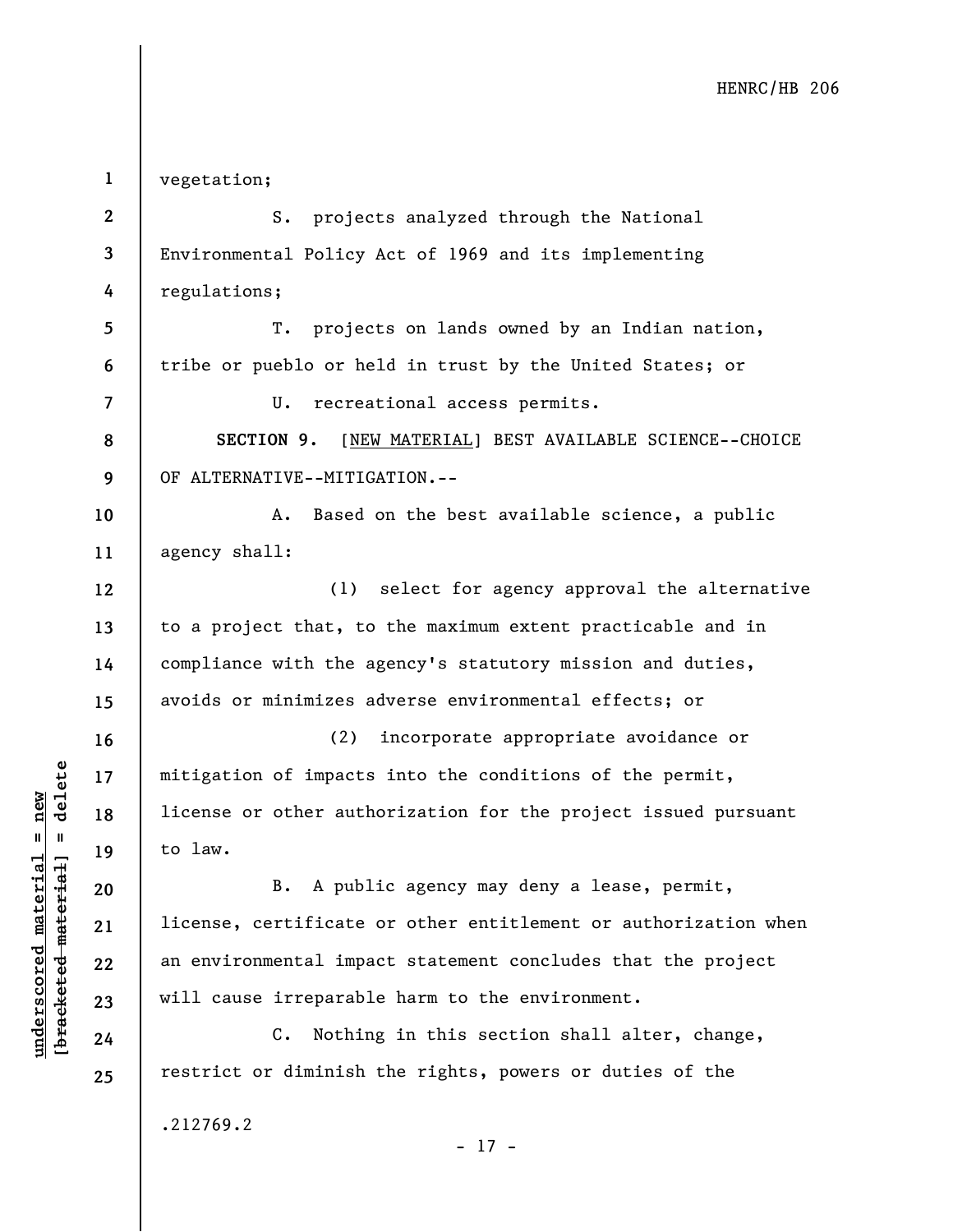| $\mathbf{1}$    | commissioner of public lands in the administration, management, |
|-----------------|-----------------------------------------------------------------|
| $\mathbf{2}$    | care or control of state trust lands as provided for by the     |
| $\mathbf{3}$    | Enabling Act for New Mexico or other applicable statutes.       |
| 4               | SECTION 10.<br>[NEW MATERIAL] NOTICE--PUBLIC COMMENT.--         |
| $5\phantom{.0}$ | If a public agency determines that an<br>Α.                     |
| 6               | environmental assessment or an environmental impact statement   |
| $\overline{7}$  | is required for a project, reasonable efforts shall be made to  |
| 8               | reach the parties most likely to be interested in the project.  |
| 9               | At a minimum, notice that environmental<br>B.                   |
| 10              | assessment is being undertaken or has been finalized, as well   |
| 11              | as the final document, shall be posted electronically on the    |
| 12              | lead and cooperating agencies' websites.                        |
| 13              | C. At a minimum, notice that an environmental                   |
| 14              | impact statement is being undertaken or has been finalized, as  |
| 15              | well as the final document, shall be:                           |
| 16              | provided by certified mail to:<br>(1)                           |
| 17              | the governing body of all<br>(a)                                |
| 18              | municipalities and counties in which the project property is    |
| 19              | located; and                                                    |
| 20              | the governing body of any county,<br>(b)                        |
| 21              | municipality or Indian nation, tribe or pueblo when the         |
| 22              | boundary of the territory of the county, municipality or Indian |
| 23              | nation, tribe or pueblo is within a fifteen-mile radius of the  |
| 24              | project property;                                               |
| 25              | (2) published once in the newspaper with the                    |
|                 | .212769.2<br>1 ດ                                                |

 $\frac{\text{underscored material} = \text{new}}{(\text{bracketed material})}$ **[bracketed material] = delete underscored material = new**

- 18 -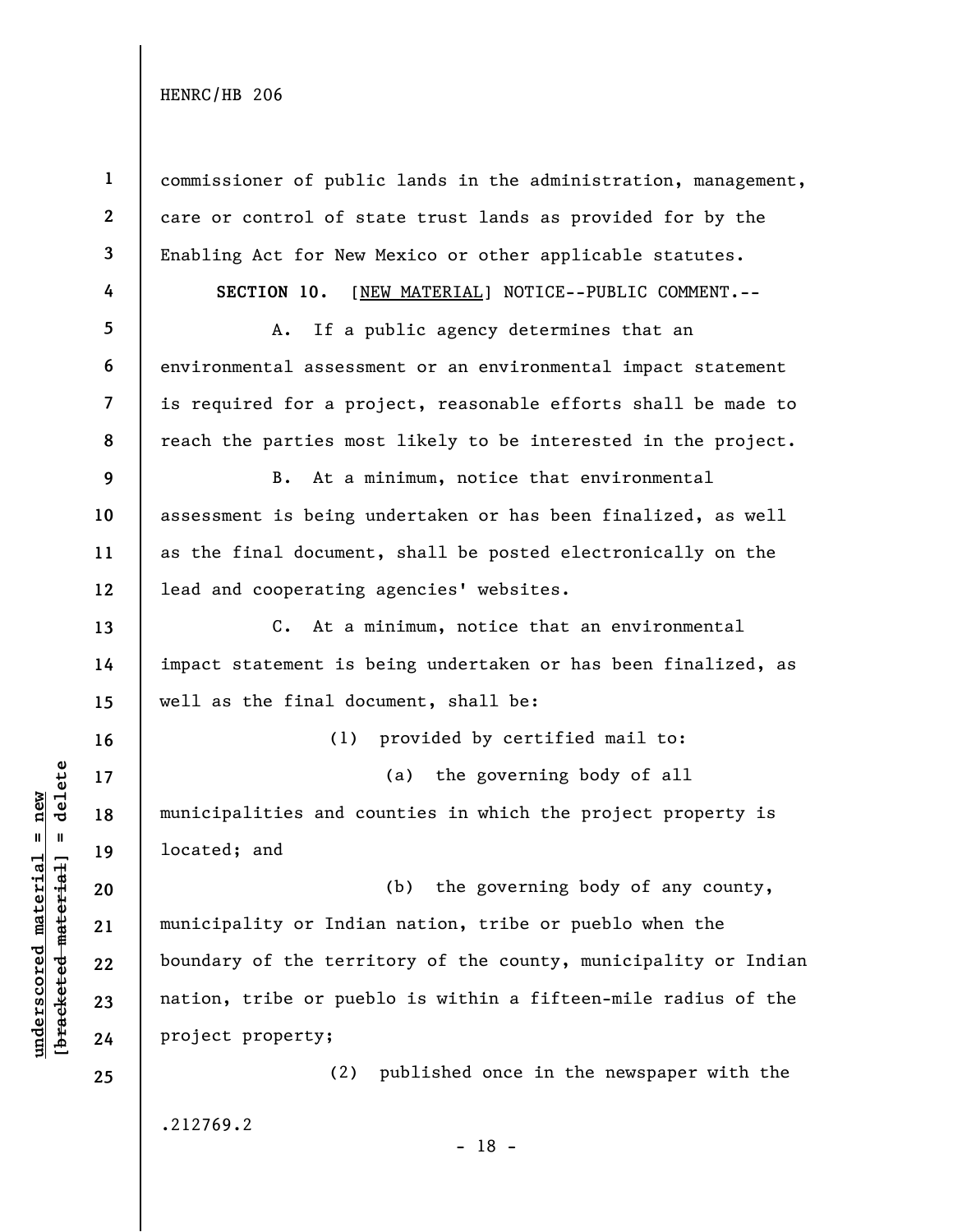**1 2 3 4 5 6 7 8 9 10 11 12 13 14 15 16 17 18 19 20 21 22 23 24 25**  largest circulation in each county in which the project property is located and once in the largest newspaper in the state. The notice shall appear in a section of the newspaper that will give the public effective notice of the proposed project and shall be printed in both English and Spanish and posted on the newspaper's website, if one exists; (3) posted in at least four publicly accessible and conspicuous places and at one local post office; (4) posted electronically on the lead and cooperating agencies' websites; and (5) posted on the sunshine portal. D. A member of the general public may request a copy of a final environmental assessment or environmental impact statement from a public agency. Within five business days of receiving the request, a public agency shall either provide the requestor with a copy of the final environmental assessment or environmental impact statement or direct the requestor to a publicly available copy. E. At a minimum, the public shall be allowed thirty days to review an environmental impact statement and submit comments to the lead agency before a final decision on the project is made. F. Public comments that are substantive in nature, including those that provide new information, provide alternative scientific information or illustrate concerns not

.212769.2

**underscored material = new [bracketed material] = delete**

 $b$ racketed material] = delete  $underscored material = new$ 

- 19 -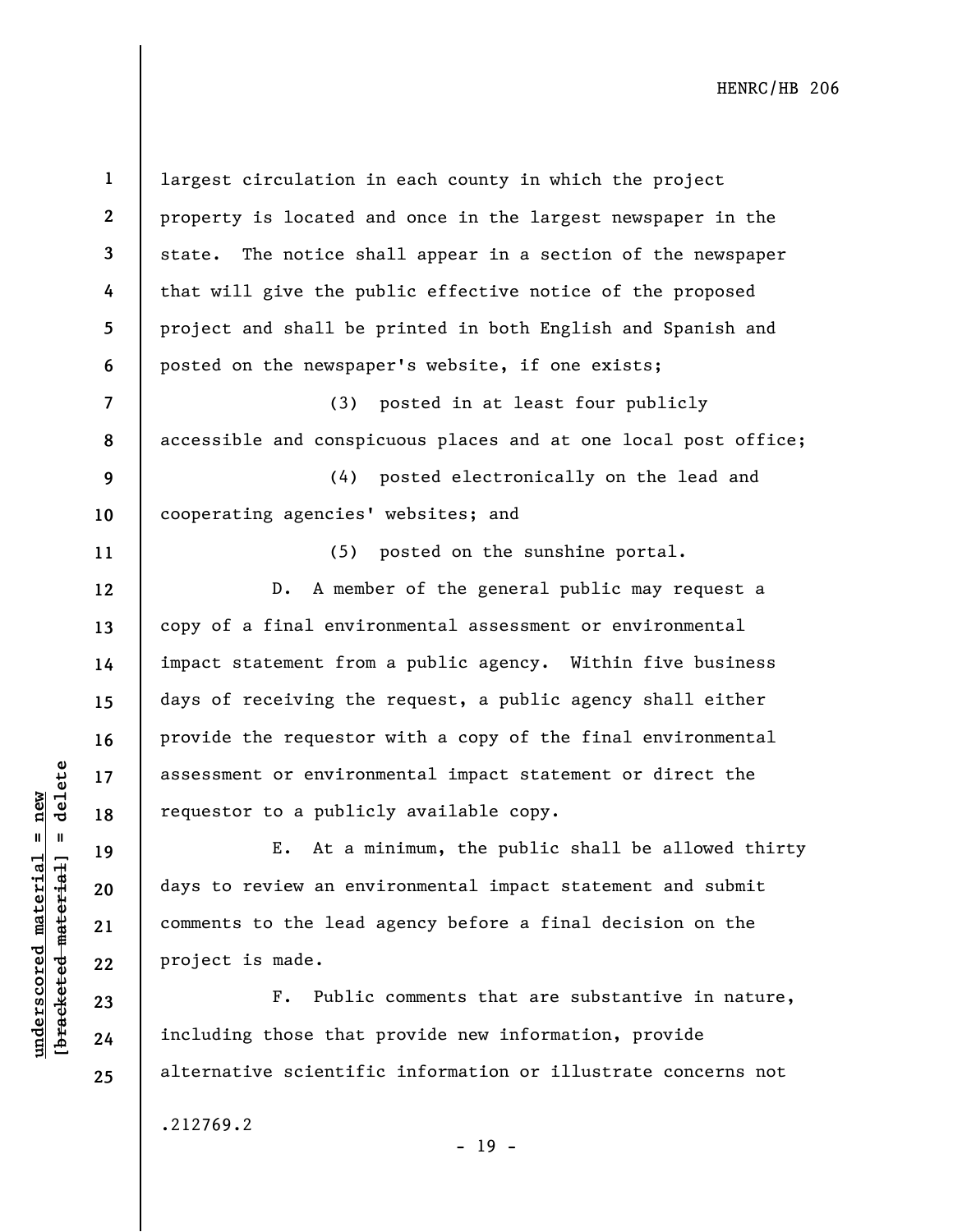**1 2 3 4 5 6 7 8 9**  previously considered by the lead agency shall be responded to by the lead agency in the final environmental impact statement. A response by the lead agency shall include an explanation of why the substantive comment did not merit a change in outcome or an explanation of how the outcome was changed due to the substantive comment. When an agency receives multiple comments raising a substantially similar concern, the agency may elect to respond once to the issue raised, rather than repeating the same response multiple times.

**10 12 13**  G. The requirements of this section represent the minimum public notice and comment requirements. The environmental improvement board may by rule impose additional notice and comment procedures consistent with existing law.

**SECTION 11.** [NEW MATERIAL] ENVIRONMENTAL IMPROVEMENT BOARD--RULEMAKING.--

A. By December 31, 2019, the environmental improvement board, in consultation with the department of environment, the energy, minerals and natural resources department, the state land office, the department of game and fish, the department of health, the department of transportation, the historic preservation division of the cultural affairs department and the office of the governor, shall adopt rules to implement the Environmental Review Act that is to become effective January 1, 2020.

 $- 20 -$ 

B. The rules shall include:

.212769.2

delete **[bracketed material] = delete**  $underscored material = new$ **underscored material = new**  $\mathbf{u}$ bracketed material **11** 

**14** 

**15** 

**16** 

**17** 

**18** 

**19** 

**20** 

**21** 

**22** 

**23** 

**24** 

**25**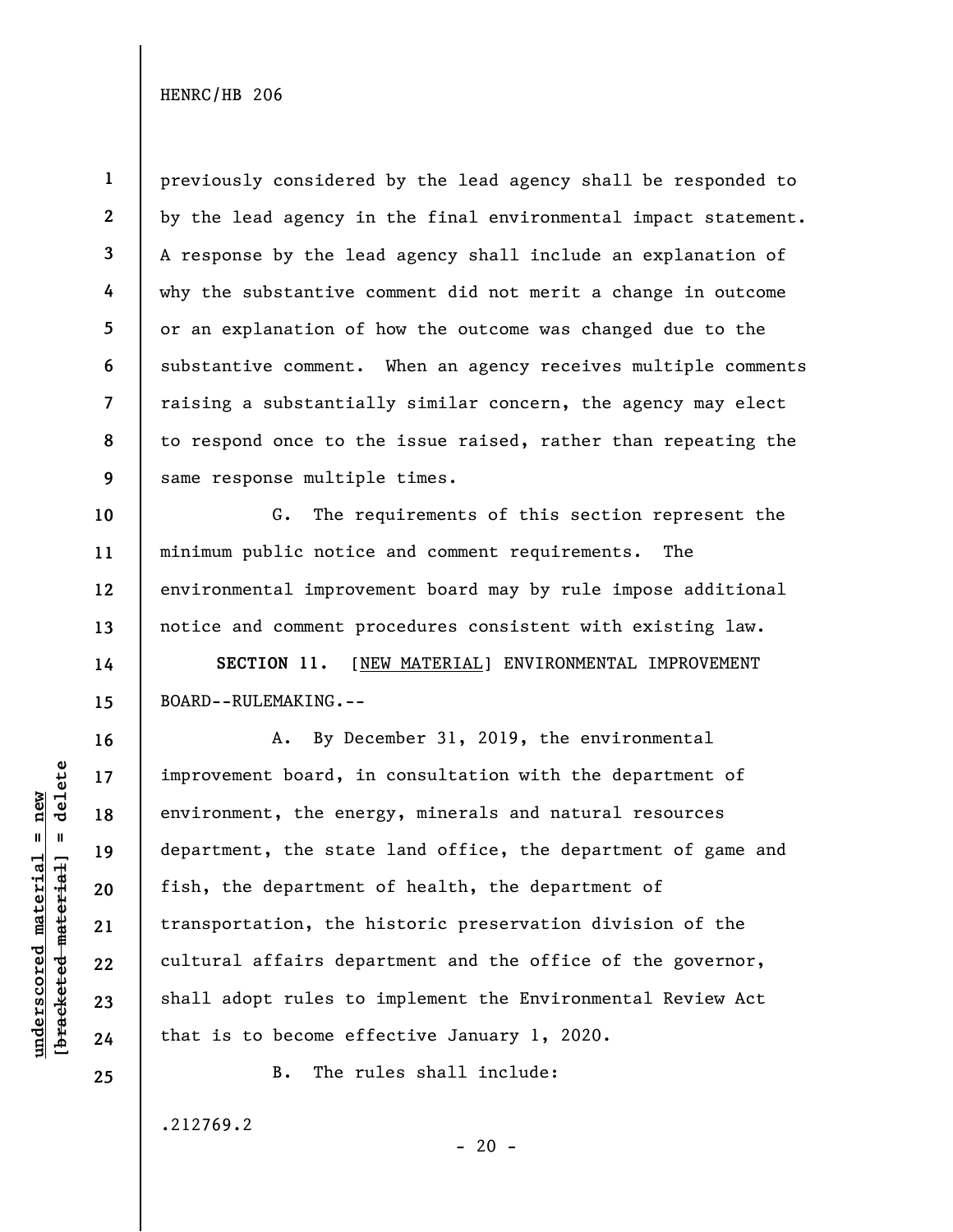**1 2 3 4 5 6 7 8 9 10 11 12 13 14 15 16 17 18 19 20 21 22 23 24 25**  (1) requirements for the preparation of a record of decision for use in appeal proceedings, including, at a minimum, that a public agency's record of decision consists of: (a) the environmental assessment and the associated finding of no significant impact or environmental impact statement, as applicable; (b) all public comments and agency responses to comments on the environmental impact statement; and (c) all documents a public agency used to support its decision, including: 1) agency memoranda; 2) correspondence, including electronic mail and facsimiles, between the lead agency and the applicant and any cooperating agencies; 3) technical reports, papers or articles; and 4) technical findings and legal conclusions; provided that information provided to an agency concerning the location of archaeological resources, a cultural property or an area of cultural significance to an Indian nation, tribe or pueblo, the preservation of which is in the interest of the state of New Mexico or the Indian nation, tribe or pueblo, shall remain confidential and may only be disclosed to the public with the written consent of the Indian nation, tribe or pueblo; (2) a fee structure to be imposed upon applicants; provided that the fees shall be no more than the

 $b$ racketed material] = delete **[bracketed material] = delete**  $underscored material = new$ **underscored material = new**

.212769.2

 $-21 -$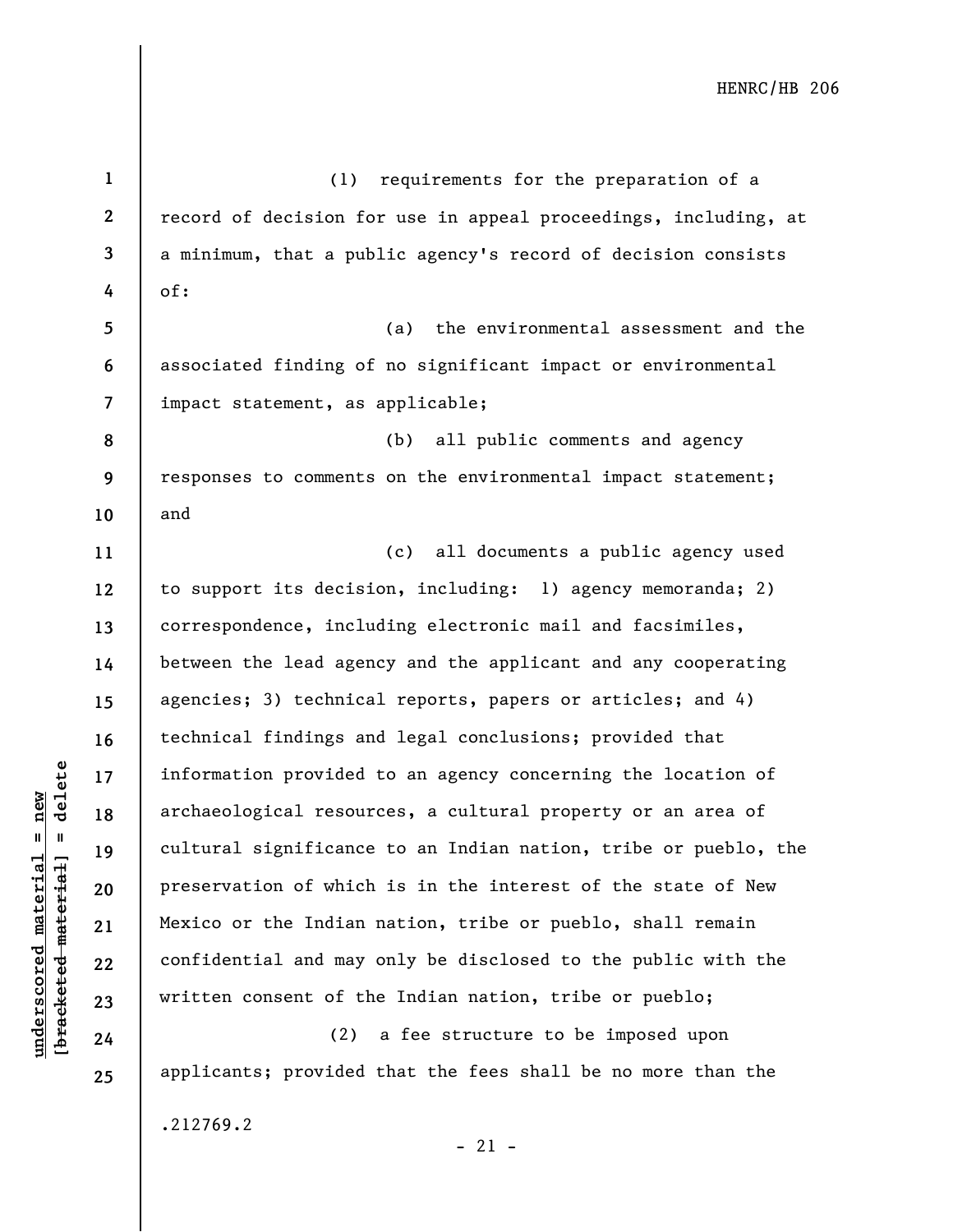**1 2 3 4**  actual costs of implementing the Environmental Review Act. The fees paid by applicants are appropriated to the respective agencies to carry out the provisions of the Environmental Review Act;

**5 6 7 8 9 10**  (3) procedures for creating categorical exemptions from the Environmental Review Act, as well as for ending categorical exemptions; provided that the rules shall require a categorical exemption determination to be reasonable, based on the best available science and to not be arbitrary, capricious or an abuse of discretion;

(4) procedures for implementing the notice and comment requirements of the Environmental Review Act, including procedures to ensure that documents are easily accessible to the public, the public is able to submit comments on documents in a variety of ways including via the internet, and that members of the public who submit comments are updated on the project's progress; and

(5) time limits in which public agencies shall comply with the provisions of the Environmental Review Act.

**SECTION 12.** [NEW MATERIAL] ENVIRONMENTAL ASSESSMENT-- ENVIRONMENTAL IMPACT STATEMENT--TIME LIMITS.--

A. A public agency shall take no more than:

(1) six months to complete an environmental assessment and adopt a finding of no significant impact; and

(2) one year to complete and certify an

.212769.2

 $b$ racketed material] = delete **[bracketed material] = delete**  $underscored material = new$ **underscored material = new**

**11** 

**12** 

**13** 

**14** 

**15** 

**16** 

**17** 

**18** 

**19** 

**20** 

**21** 

**22** 

**23** 

**24** 

**25**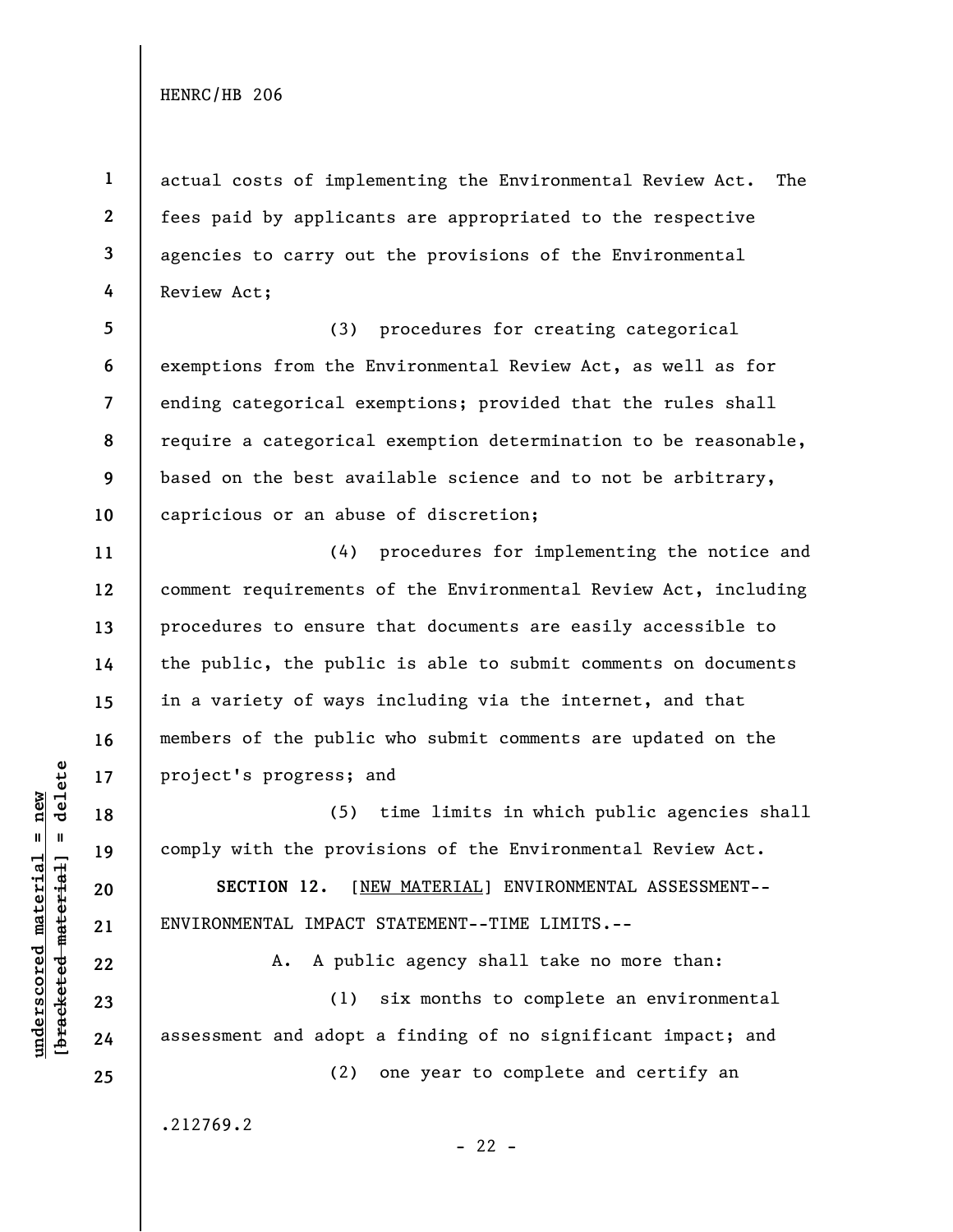**1 2**  environmental impact statement and compile a record of decision.

**3 4 5 6 7 8 9 10 11 12 13 14**  B. The environmental improvement board may adopt rules that establish different time limits or establish procedures for requesting an extension of time for preparing environmental assessments, environmental impact statements or findings of no significant impact for different types or classes of projects, but all time limits shall be measured from the date on which an application requesting approval of the project is received and accepted as administratively complete by the public agency. The rules adopted pursuant to this subsection may provide for a reasonable extension of time in the event that compelling circumstances justify additional time and the project applicant consents to the extension.

**SECTION 13.** [NEW MATERIAL] ENFORCEMENT--COMMENCEMENT OF ACTION OR PROCEEDING--JUDICIAL REVIEW.--

A. A person having an interest that is or may be adversely affected by a project may commence a civil action on that person's own behalf to compel compliance with the Environmental Review Act. An action may be brought against:

(1) the public agency with primary responsibility for preparing an environmental assessment or environmental impact statement under the Environmental Review Act; or

(2) a public agency alleged to have failed to .212769.2

**15** 

**16** 

**17** 

**18** 

**19** 

**20** 

**21** 

**22** 

**23** 

**24** 

**25** 

 $- 23 -$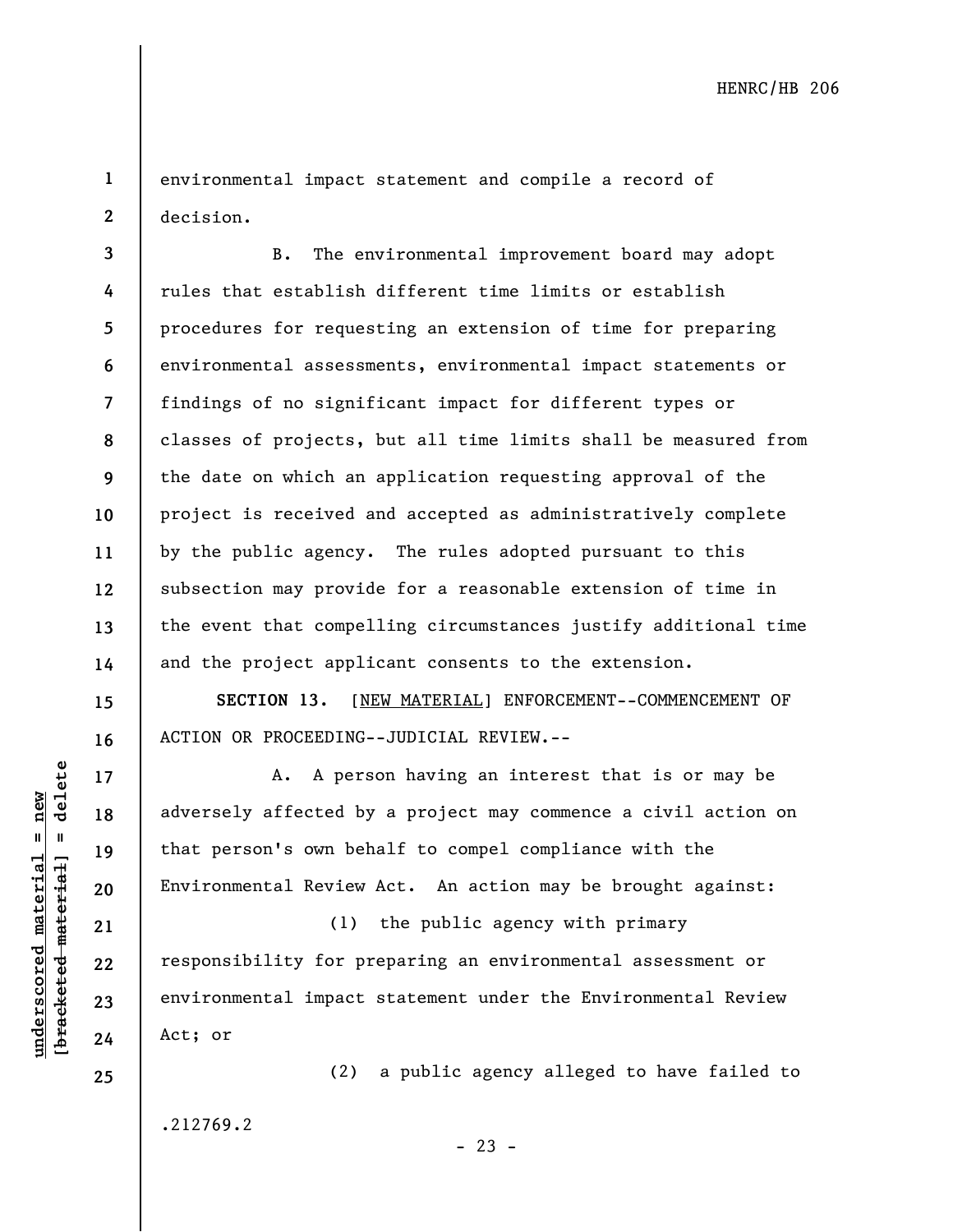**1 2**  perform any nondiscretionary act or duty required by the Environmental Review Act.

**3 4 5 6 7 8 9 10 11 12 13 14 15 16**  B. An action to compel compliance with the Environmental Review Act pursuant to Subsection A of this section shall not be commenced prior to sixty days after the plaintiff has given written notice to the appropriate public agency, the attorney general and the project applicant of the plaintiff's intent to commence an action; provided that when the violation constitutes an immediate threat to the health or safety of the plaintiff or would immediately and irreparably impair a legal interest of the plaintiff, an action pursuant to this section may be brought immediately after providing written notice to the proper parties. An action against a public agency for failure to comply with the procedures of the Environmental Review Act shall be brought in the first judicial district court of Santa Fe county.

C. A person who is adversely affected by a project that is subject to review under the Environmental Review Act may appeal an agency's final decision on a project to the court of appeals.

D. Appeals pursuant to Subsection C of this section shall be upon the public agency's record of decision and shall be taken to the court of appeals no more than thirty days after the public agency finalizes an environmental impact statement, environmental assessment or finding of no significant impact as

.212769.2

 $- 24 -$ 

**17** 

**18** 

**19** 

**20** 

**21** 

**22** 

**23** 

**24** 

**25**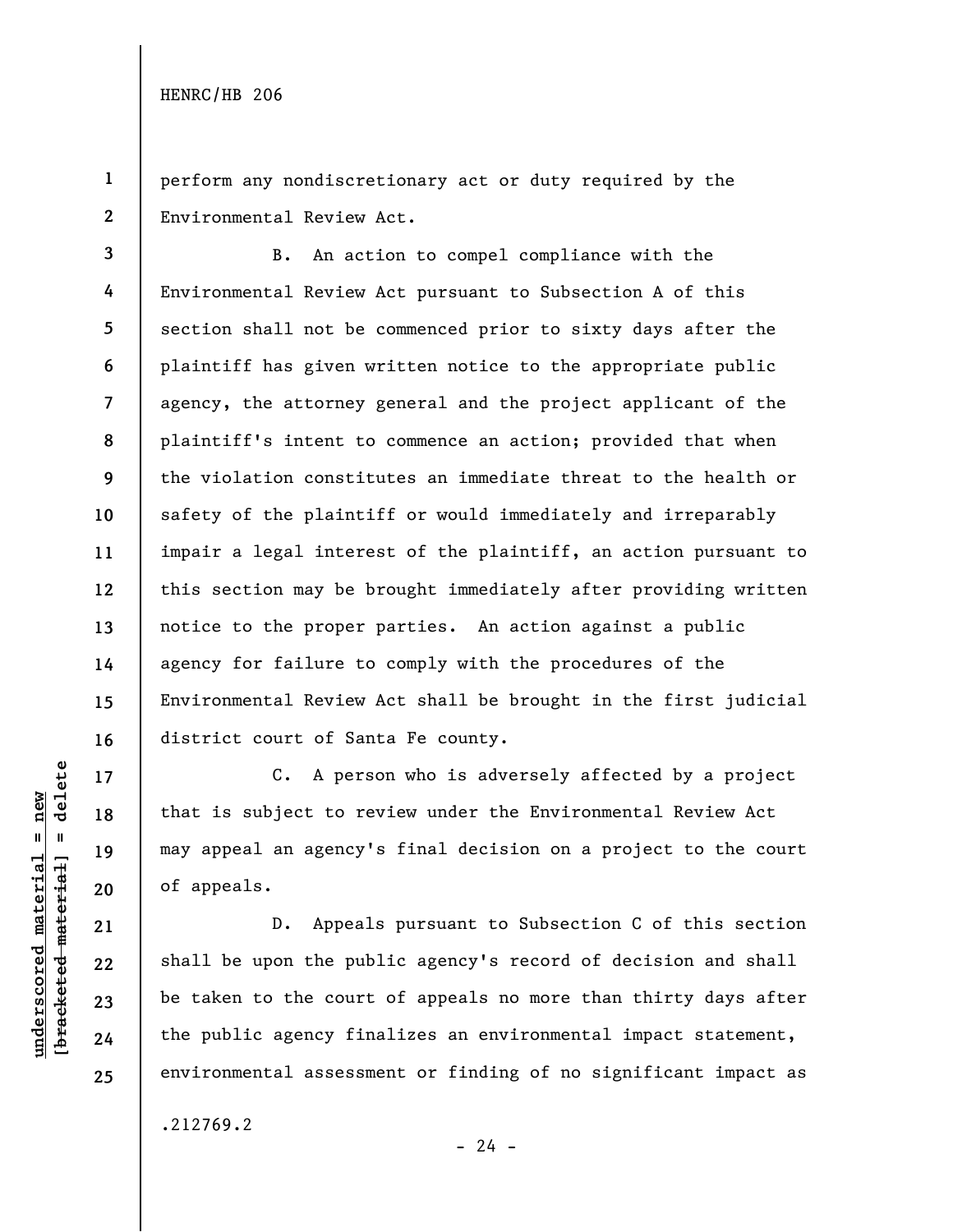**1 2 3 4 5 6 7 8 9 10 11 12 13 14 15 16 17 18 19 20 21 22 23 24 25**  complete or the public agency's final permitting, funding, leasing, certification or licensing decision, whichever is later. The court of appeals: (1) shall set aside the public agency's action if it is found to be: (a) arbitrary, capricious or an abuse of discretion; (b) not supported by substantial evidence in the record; or (c) otherwise not in accordance with law; and (2) after a hearing and a showing of good cause, may grant a stay of the action being appealed pending the outcome of the appeal. E. A court in issuing a final order in an action brought pursuant to this section, may award costs of litigation, including attorney fees and expert witness fees and other reasonable fees and expenses, to a prevailing plaintiff or appellant other than a public agency, whenever the court determines such an award is appropriate. **SECTION 14.** [NEW MATERIAL] LIMITATIONS.--Nothing in the Environmental Review Act shall supersede requirements or standards of any other applicable federal or state law. **SECTION 15.** APPROPRIATIONS.-- A. Five hundred thousand dollars (\$500,000) is .212769.2

 $b$ racketed material] = delete **[bracketed material] = delete**  $underscored material = new$ **underscored material = new**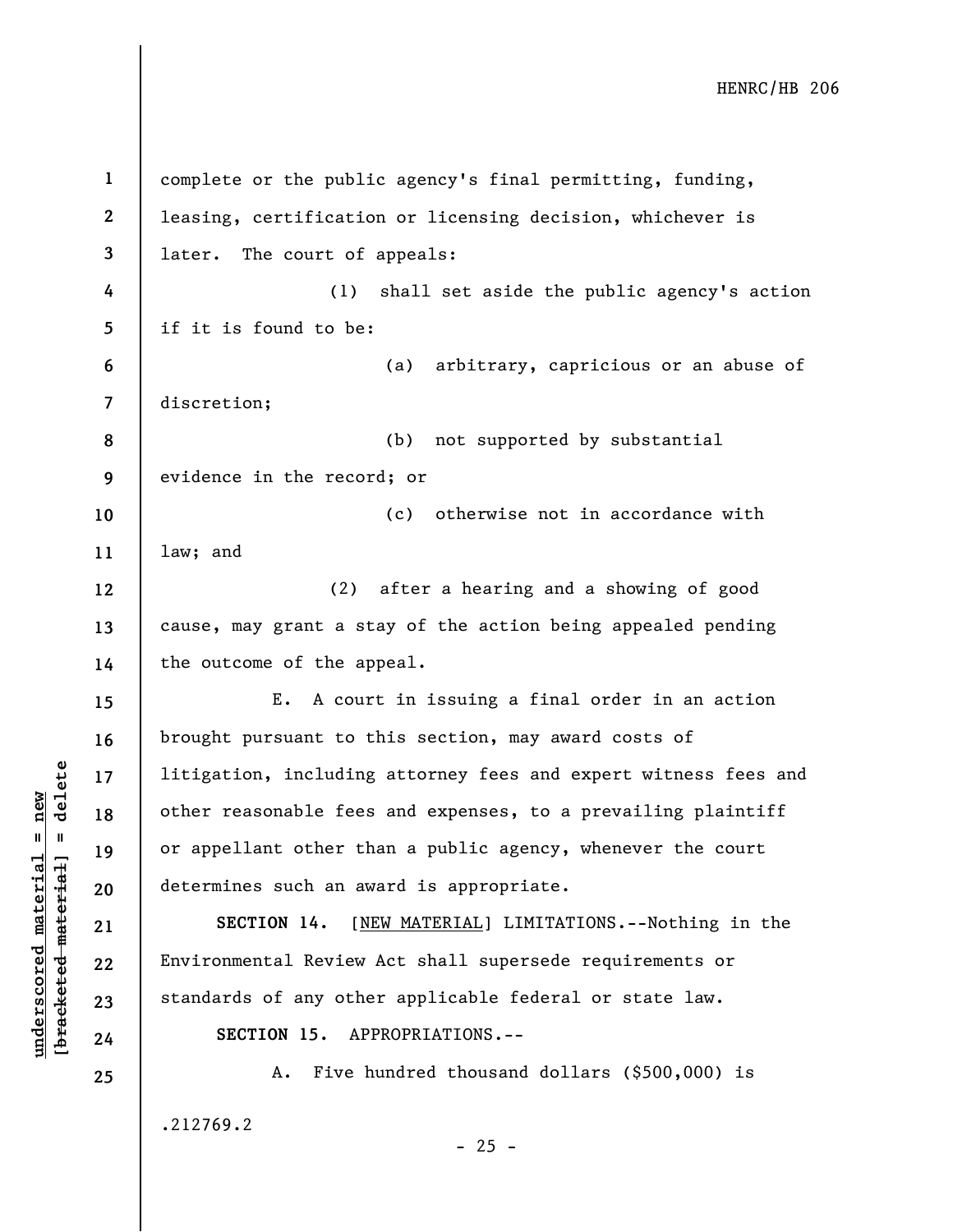**1 2 3 4 5 7**  appropriated from the state lands maintenance fund to the state land office for expenditure in fiscal year 2020 for the state land office to hire and support two full-time-equivalent positions to carry out the office's duties pursuant to the Environmental Review Act. Any unexpended or unencumbered balance remaining at the end of fiscal year 2020 shall revert to the state lands maintenance fund.

B. Two hundred fifty thousand dollars (\$250,000) is appropriated from the general fund to the department of environment for expenditure in fiscal year 2020 to hire and support two full-time-equivalent positions to carry out the department's duties pursuant to the Environmental Review Act. Any unexpended or unencumbered balance remaining at the end of fiscal year 2020 shall revert to the general fund.

C. Five hundred thousand dollars (\$500,000) is appropriated from the general fund to the energy, minerals and natural resources department for expenditure in fiscal year 2020 for the department to hire and support two full-timeequivalent positions to carry out the department's duties pursuant to the Environmental Review Act. Any unexpended or unencumbered balance remaining at the end of fiscal year 2020 shall revert to the general fund.

D. Two hundred fifty thousand dollars (\$250,000) is appropriated from the general fund to the office of the state engineer for expenditure in fiscal year 2020 for the office to

.212769.2

 $b$ racketed material] = delete **[bracketed material] = delete**  $underscored$  material = new **underscored material = new**

**6** 

**8** 

**9** 

**10** 

**11** 

**12** 

**13** 

**14** 

**15** 

**16** 

**17** 

**18** 

**19** 

**20** 

**21** 

**22** 

**23** 

**24** 

**25** 

 $- 26 -$